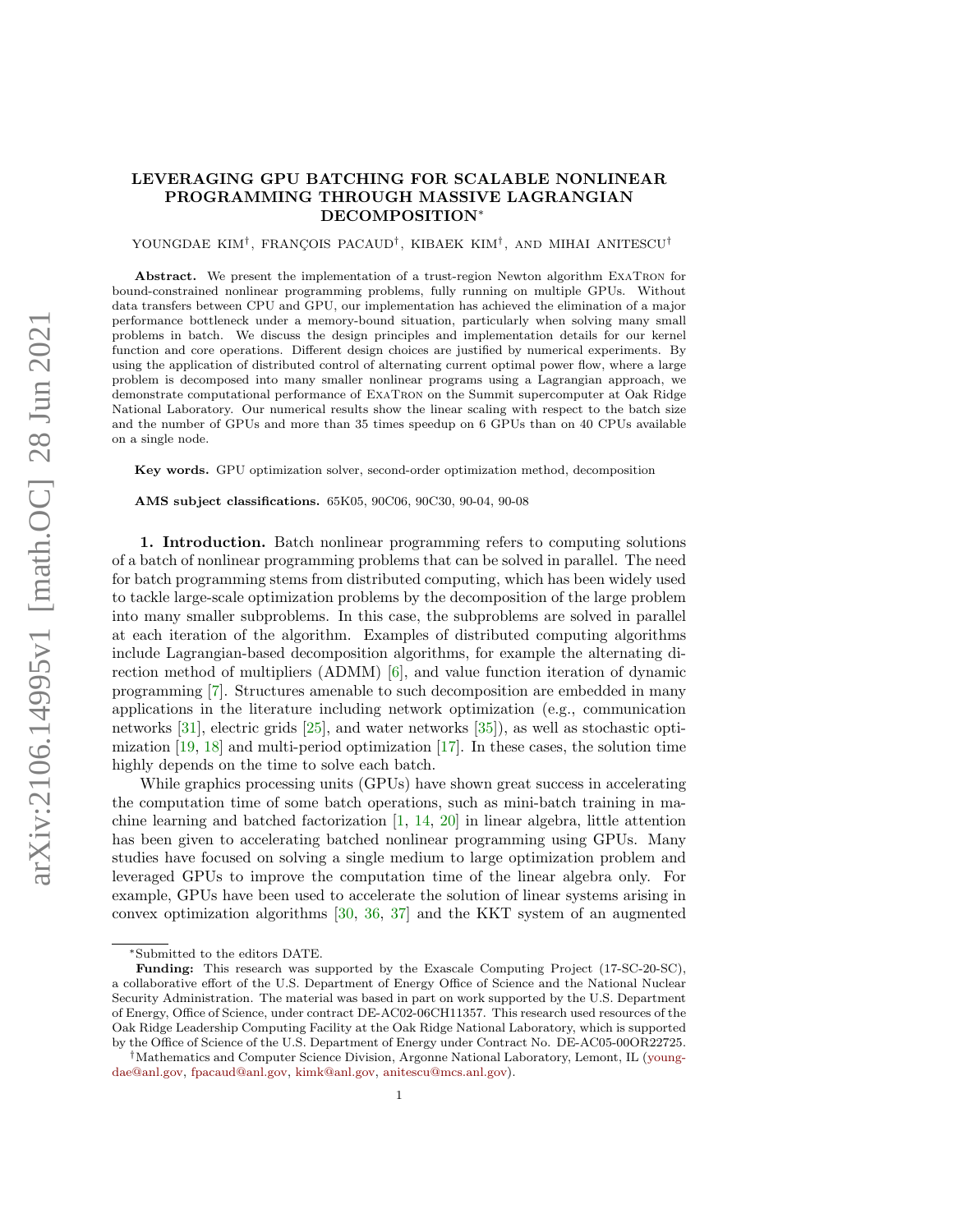Lagrangian of nonlinear programming [\[9\]](#page-18-8). In [\[12\]](#page-18-9), the authors have implemented some number of components of the L-BFGS-B algorithm<sup>[1](#page-1-0)</sup> on GPUs, however, the algorithm does not work fully on GPUs.

All the aforementioned work takes a hybrid approach; some part requires execution on CPUs and involves data transfers between CPUs and GPUs. Limited success in terms of outperforming CPUs has been observed on selected problems with these approaches. This situation is partly due to lack of a fast large-scale sparse symmet-ric indefinite linear system solver<sup>[2](#page-1-1)</sup> for GPUs, expensive data transfer cost, and the sequential nature of many optimization algorithms prohibiting full utilization of the parallel computation capability of GPUs. Such a linear solver is required because the system of equations (the KKT matrix) to be solved at each iteration of optimization algorithms is large, sparse, symmetric, and indefinite. In order to find a descent direction in this case, many optimization algorithms, such as Ipopt [\[43\]](#page-20-0), perform inertia control which requires computation of the number of positive, negative, and zero eigenvalues. Recent experimental results [\[41\]](#page-19-6) of Ipopt using a GPU-based linear solver SPRAL [\[11,](#page-18-10) [15\]](#page-18-11) show limited success on dense problems only. In sparse cases, Ipopt with a GPU-based solver showed much slower performance than when it used CPU-based linear solvers.

In this paper we focus on batch nolninear programming using GPUs, where we have a large number (e.g., tens of thousands) of problems in the batch. In this case, we employ a massive number of threads on GPUs to their full capacity to solve as many problems as possible in parallel so that we can maximize the throughput. Although individual solve of a problem might be still slower than CPUs, a vast number of parallel computations is expected to outperform CPUs in the case of a batched solve, even CPUs with multiple cores as demonstrated in [section 6.](#page-11-0)

Special attention should be given to the kernel design and its implementation according to the problem size. When the size of problems in a batch is small, the algorithm becomes memory bound, therefore, data transfers between CPU and GPU could cause a significant cost. Reducing such transfers is a key to accelerating computation time. Also, due to the scarcity of available resources on the GPU hardware, kernel design should take into account factors leading to maximizing the throughput of the computation. We discuss these factors and present our kernel design scheme in [section 4.](#page-5-0)

As a GPU solver for the individual solve of a problem in a batch, we implement a novel GPU-accelerated algorithm for bound-constrained nonlinear nonconvex optimization problems of the form:

<span id="page-1-3"></span>(1.1) 
$$
\min_{x} \text{imize } f(x) \text{ subject to } l \leq x \leq u,
$$

where  $x \in \mathbf{R}^d$  is the optimization variable and  $l, u \in \mathbf{R}^d \cup \{-\infty, \infty\}^d$  are respectively lower and upper bounds (allowing negative and positive infinite values). Bound constraints hold componentwise, and the objective function  $f : \mathbf{R}^d \to \mathbf{R}$  is a generic nonlinear nonconvex function. Bound-constrained problems play an important role as a building block to solve problems with more general constraints such as  $h(x) = 0$ , where h is a linear or a nonlinear function.<sup>[3](#page-1-2)</sup> This is achieved by reformulating the

<span id="page-1-0"></span><sup>1</sup>This is a variant of the limited-memory Broyden–Fletcher–Goldfarb–Shanno (L-BFGS) for boxconstrained nonlinear optimization [\[45\]](#page-20-1).

<span id="page-1-1"></span> $2$ Currently, Nvidia's cuSOLVER  $[29]$  library supports only a dense version of symmetric indefinite linear solver.

<span id="page-1-2"></span><sup>3</sup>General inequality constraints can be formulated as equality constraints by introducing slack variables, for example,  $g(x) \leq 0 \Leftrightarrow g(x) + s = 0, s \geq 0$ .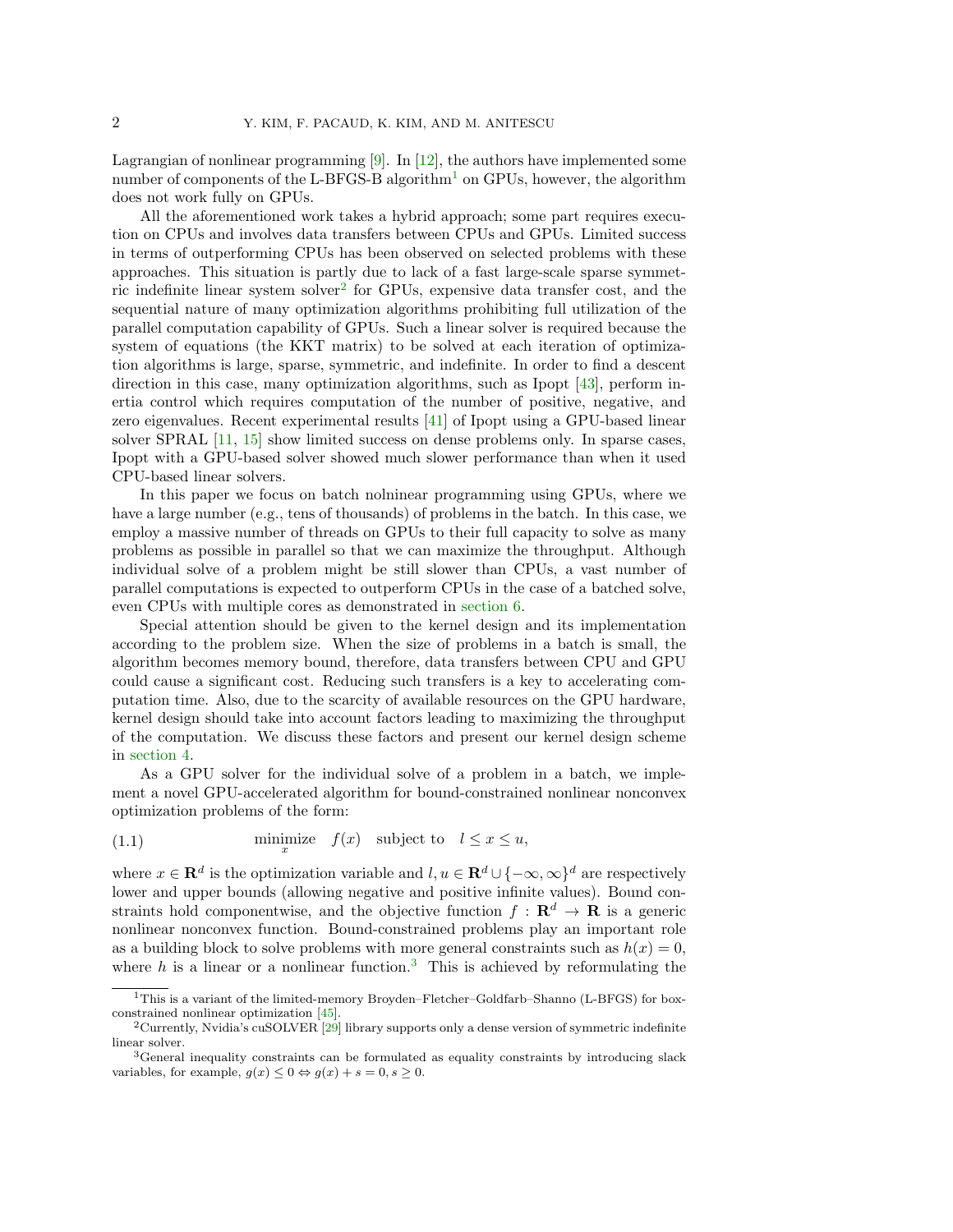given problem into a bound-constrained form by taking an augmented Lagrangian  $L_{\rho}(x; \lambda, \rho) := f(x) + \lambda^{T} h(x) + \frac{\rho}{2} ||h(x)||^{2}$  and minimizing it with respect to x, that is,  $\min_{l \leq x \leq u} L_{\rho}(x; \lambda, \rho)$ . A sequence  $\{x^k\}$  is generated with each  $x^k$  corresponding to an approximate solution of the augmented Lagrangian problem, and under suitable assumptions [\[10,](#page-18-12) [26\]](#page-19-8) the sequence converges to a solution of the original problem with an appropriate updating scheme for  $(\lambda^k, \rho^k)$ .

We demonstrate the computational performance of our algorithm by solving many nonlinear programming problems of  $(1.1)$  by leveraging GPU batching. We highlight that our numerical experiment cannot be performed by any existing solver. The solution of such nonlinear programming problems is required for the Lagrangianbased decomposition methods. For example, in our computational experiment, the decomposition of electric grid network results in 34,704 nonlinear programming subproblems that need to be solved multiple times in the decomposition method. Our GPU-accelerated algorithm will be used to solve the nonlinear subproblems on multiple GPUs available on the Summit supercomputer at Oak Ridge National Laboratory. In addition, we implement the algorithm in Julia for the following reasons: portability, performance, and productivity. The portability is about removing the complicated process of setting compilation flags and linking proper libraries for each platform. A great productivity can also be achieved by Julia's high-level operations (vs. low-level operations in C) while showing as fast performance as CUDA without requiring users to optimize the code [\[4\]](#page-18-13).

Our batch nonlinear programming solver is extremely important in the new optimization algorithm paradigm that solves a large-scale optimization by various decomposition methods (e.g., [\[34,](#page-19-9) [44,](#page-20-2) [40\]](#page-19-10)). In particular, our solver enables the scalable solution of large-scale nonlinear constrained optimization problem solely on GPUs. Recent advances on ADMM algorithms [\[39\]](#page-19-11) enable us to have convergence guarantees even with nonconvex problems. This implies that for any given large-scale optimization problem we can decompose it into smaller subproblems via ADMM to the extent that will work well with our batch nonlinear programming solver on GPUs. Since other ADMM routines, such as consensus variable and multiplier updates, in general have a closed-form solution, they can be efficiently implemented on GPUs as well. Therefore, the entire ADMM algorithm can be implemented on GPUs. In [subsec](#page-11-1)[tion 6.1,](#page-11-1) we present such an ADMM example.

The contributions of this work can be summarized as follows:

- We develop the first bound-constrained nonlinear optimization solver, implemented fully on GPU without data transfer to or from CPU.
- The optimization solver, as well as the ADMM used for our experiment, has been implemented in Julia, which is portable to supercomputers such as Summit at Oak Ridge National Laboratory.
- We have investigated and profiled multiple GPU-centric design decisions, which we report in detail in [section 4.](#page-5-0) Using the optimal choices for each algorithmic unit has allowed us to obtain a superior overall performance.
- By applying our approach to a distributed control of large-scale electric grid operations, we demonstrate that the solution time is significantly reduced by a factor of 9–35 on 6 GPUs (vs. 40 CPU cores) on Summit.
- We demonstrated the multi-GPU implementation by using direct GPU-GPU communication.

2. Background on GPU architecture. This section presents background on the GPU architecture with a focus mainly on the concepts and terminologies relevant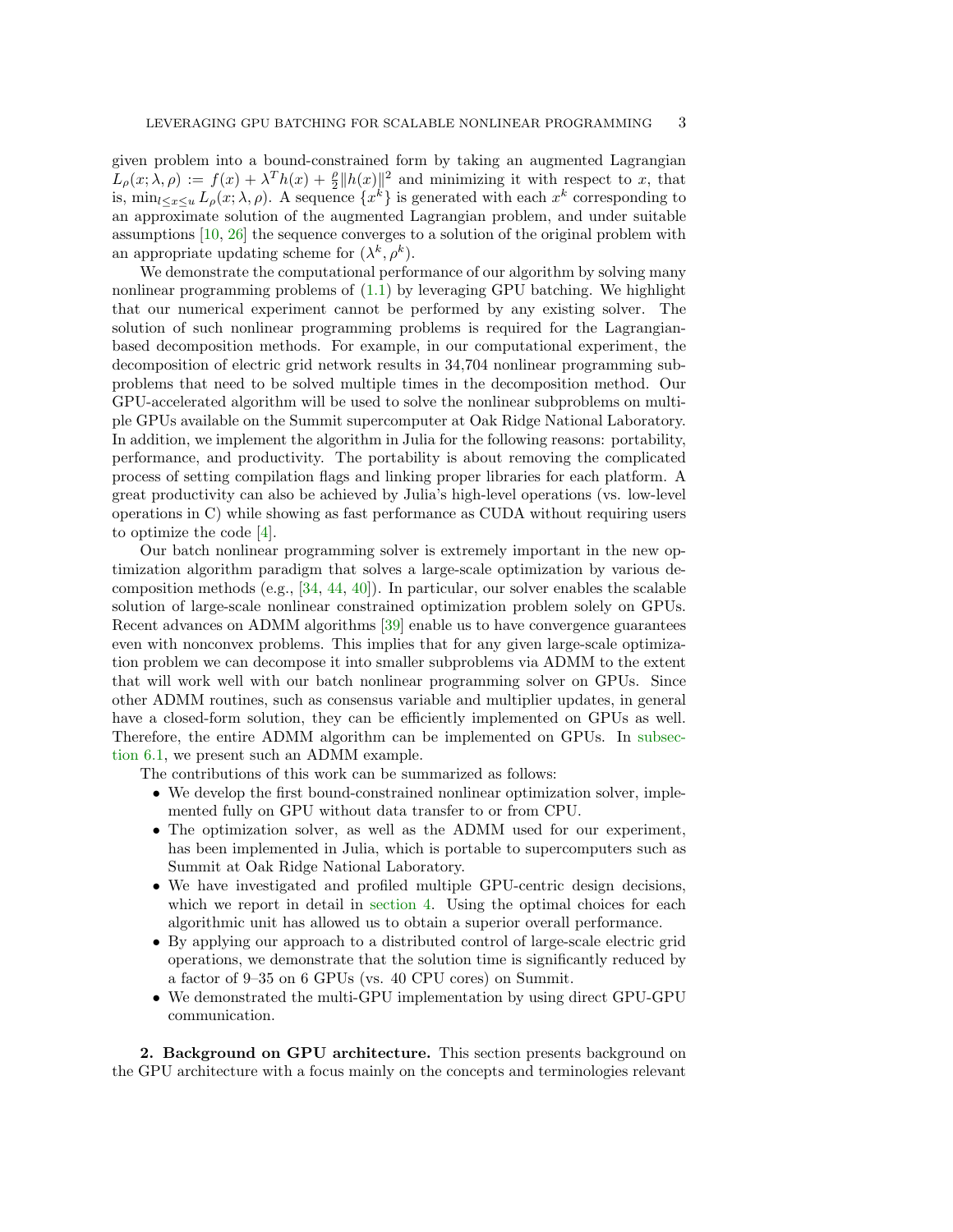<span id="page-3-0"></span>

Fig. 1: Memory hierarchy and kernel grid of GPUs.

to understanding this paper. Note that the concepts described here are generic but use the terminologies for Nvidia's CUDA programming model [\[27,](#page-19-12) [28\]](#page-19-13), which was used for numerical experiments of this work. For other architectures and programming models, we refer to [\[2,](#page-18-14) [16\]](#page-18-15).

For GPU memory architectures, each device has its own memory hardware that is separate from the host (CPU) memory. Therefore, data transfers are needed when we want to copy data from the host to the device and vice versa. Similar to the CPU memory system, the GPU memory is hierarchical, based on data access speed, as illustrated in [Figure 1\(a\).](#page-3-0) Basically, the higher the units are in the hierarchy, the faster they are for read and write operations. Registers are the fastest for read and write, L1 cache and shared memory are the next, and so on. We note that the L1 cache and shared memory (smem) share the same memory unit, and that we can determine how much space we allocate for each of them.

State-of-the-art GPU programming models (such as Nvidia CUDA, OpenCL, and oneAPI) implement the execution model based on single instruction, multiple threads (SIMT) that executes single instruction on multiple threads in lockstep. A kernel function is a small program that is used to execute instructions on GPUs. Once the kernel function is launched, the execution environment creates a grid of thread blocks, each of which consists of the same number of threads, as depicted in Figure  $1(b)$ .

Each GPU architecture consists of multiple streaming multiprocessors (SMs), each of which contains scheduler and cores for computation and registers and L1 cache/shared memory for storage. In particular, a SM schedules the execution of the instruction into warps, each of which typically consists of a set of 32 threads. The L1 cache and shared memory are shared by all the threads inside the same thread block to help them communicate with each other, whereas registers are allocated for each thread. Since these computational and storage resources on each SM are scarce, the number of thread blocks that can run in parallel on each SM is restricted depending on how many resources each thread block requires.

3. Overview of the ExaTron algorithm. In this section we describe a variant of the trust-region Newton algorithm TRON for bound-constrained, nonlinear nonconvex optimization problems [\[23\]](#page-19-14). Our algorithmic variant ExaTron implements the complete Cholesky factorization for preconditioning, as opposed to the incomplete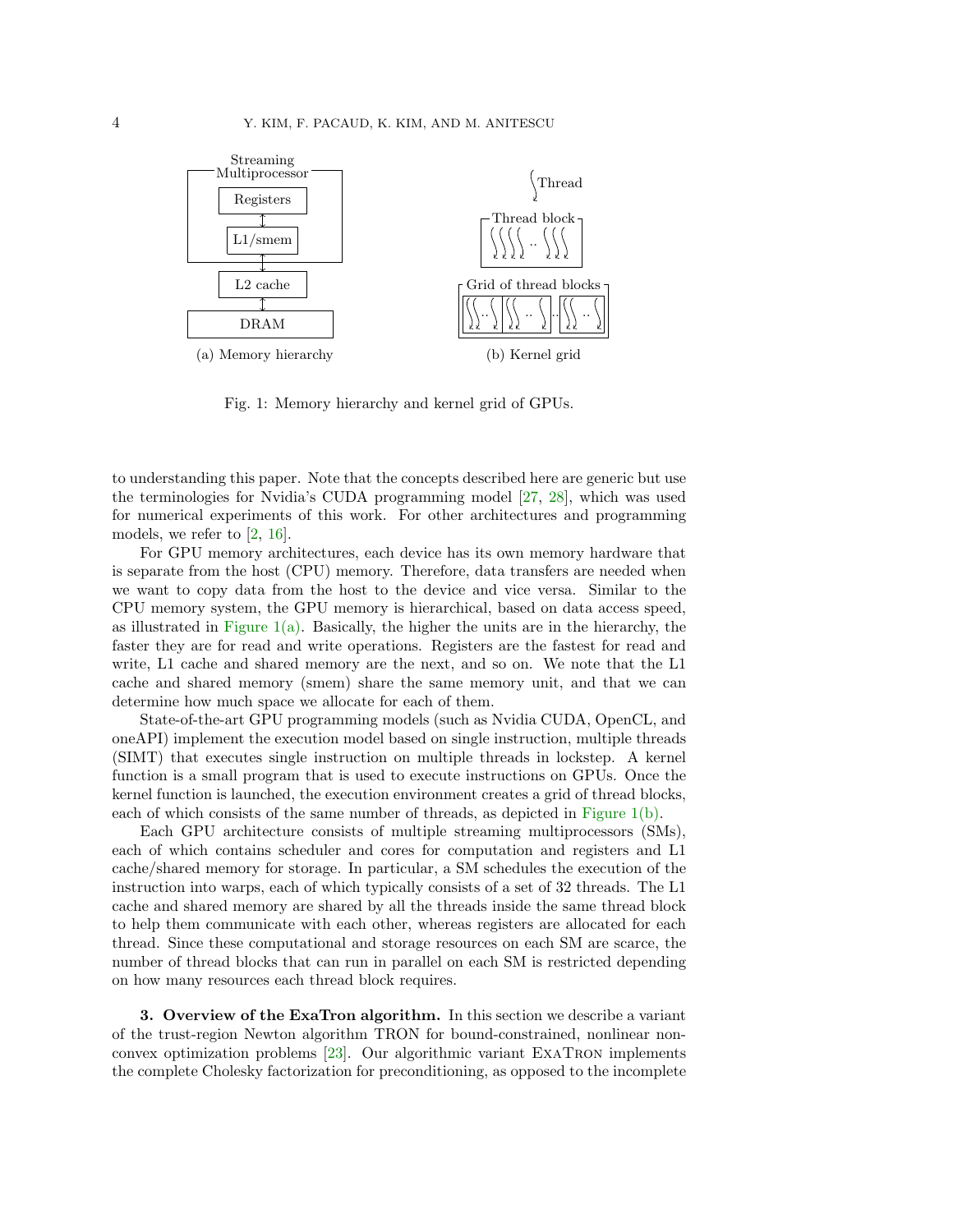<span id="page-4-0"></span>Algorithm 3.1 ExaTron's algorithm [\[23\]](#page-19-14)

**Require:**  $x^0$ ,  $[l, u]$ ,  $\delta > 0$ , and functions to evaluate  $f$ ,  $\nabla f$ , and  $\nabla^2 f$ .

**Ensure:**  $x^*$  a solution to  $(1.1)$ .

1: Set  $k \leftarrow 0$  and check convergence at  $x^k$ .

- 2: while not converged do
- <span id="page-4-4"></span><span id="page-4-3"></span><span id="page-4-1"></span>3: Evaluate  $f(x^k)$ ,  $\nabla f(x^k)$ , and  $\nabla^2 f(x^k)$ .
- 4: Compute a Cauchy point:  $x_c^k \leftarrow P_{[l,u]}[x^k \alpha_k \nabla f(x^k)].$
- <span id="page-4-5"></span>5: Identify a subspace F to optimize:  $\mathcal{F} \leftarrow \{i : l_i < (x_c^k)_i < u_i\}$
- 6: Optimize over the subspace using a preconditioned conjugate gradient method with  $A = \nabla^2 f(x^k)_{\mathcal{F},\mathcal{F}}$ :
- <span id="page-4-6"></span>7: Compute a preconditioner L such that  $A + \alpha I = LL^T$  for some  $\alpha \geq 0$ .
- 8: Solve  $\hat{A}s = \hat{b}$  satisfying  $||s|| \leq \delta$  using the conjugate gradient method where  $\hat{A} = L^{-1}AL^{-T}$  and  $\hat{b} = L^{-1}\nabla f(x^k)_{\mathcal{F}}$ .
- <span id="page-4-2"></span>9: Set  $w \leftarrow L^T \backslash s$ .
- 10: Perform a projected line search:  $x^{k+1} \leftarrow P_{[l,u]}[x^k + \beta_k w].$
- 11: Set  $k \leftarrow k+1$  and check convergence at  $x^k$ .

12: end while

13: return  $x^* \leftarrow x^k$ .

factorization in the original algorithm [\[23\]](#page-19-14), which is further discussed in [subsection 4.3.](#page-7-0) Moreover, we present the core operations relevant to its implementation on GPUs.

[Algorithm 3.1](#page-4-0) summarizes the algorithmic steps of ExaTron. It is an iterative Newton-based algorithm that requires evaluating the values of the objective function, its gradient, and Hessian at the current point at each iteration (in line 3). These values are used to formulate a second-order Taylor approximation of the given model at the current point  $x^k$ ,  $f(x) \approx \tilde{f}(x) := f(x_k) + \nabla f(x_k)(x - x_k) + \frac{1}{2}(x - x_k)^T \nabla^2 f(x_k)(x - x_k)$ . EXATRON then computes a Newton direction for the approximation  $\tilde{f}$  (or a descent direction following a negative curvature in the nonconvex case) within the trustregion, expecting that we may be able to reduce the actual objective function value by moving along that direction. These steps correspond to [Line 3](#page-4-1) through [Line 10](#page-4-2) of [Algorithm 3.1.](#page-4-0)

ExaTron computes a Newton direction by the following four steps: (i) Cauchy point computation [\(Line 4\)](#page-4-3); (ii) identification of a subspace to optimize [\(Line 5\)](#page-4-4); (iii) subspace optimization using a conjugate gradient step [\(Line 6\)](#page-4-5); and (iv) projected line search [\(Line 10\)](#page-4-2). The Cauchy point computation step performs the gradient projection to find a point with a sufficient reduction for the approximation  $f$  in [Line 4.](#page-4-3) The sufficient reduction of a Cauchy point is a key property to guarantee the global convergence of the procedure. Starting from the Cauchy point, we identify a subset of the variables to optimize further, which has been shown in  $[26, 23, 22]$  $[26, 23, 22]$  $[26, 23, 22]$  $[26, 23, 22]$  $[26, 23, 22]$  to result in a faster convergence rate (superlinear or even quadratic). The subset corresponds to the variables with their values being strictly within their bounds, denoted by  $\mathcal F$ in [Line 5.](#page-4-4) We then optimize the variables in the subset by using the trust-region based conjugate gradient method [\[38\]](#page-19-16). This involves the computation of a preconditioner L [\[22\]](#page-19-15) to accelerate the convergence of the conjugate gradient step. Convergence of the conjugate gradient step is reached when one of the following three conditions is satisfied: (i)  $|\mathcal{F}|$  number of CG iterations has been taken; (ii) the current CG direction reaches the trust-region radius; and (iii) a negative curvature is detected. We note that condition (iii) allows us to move along a descent direction even if  $\nabla^2 f(x^k)$  is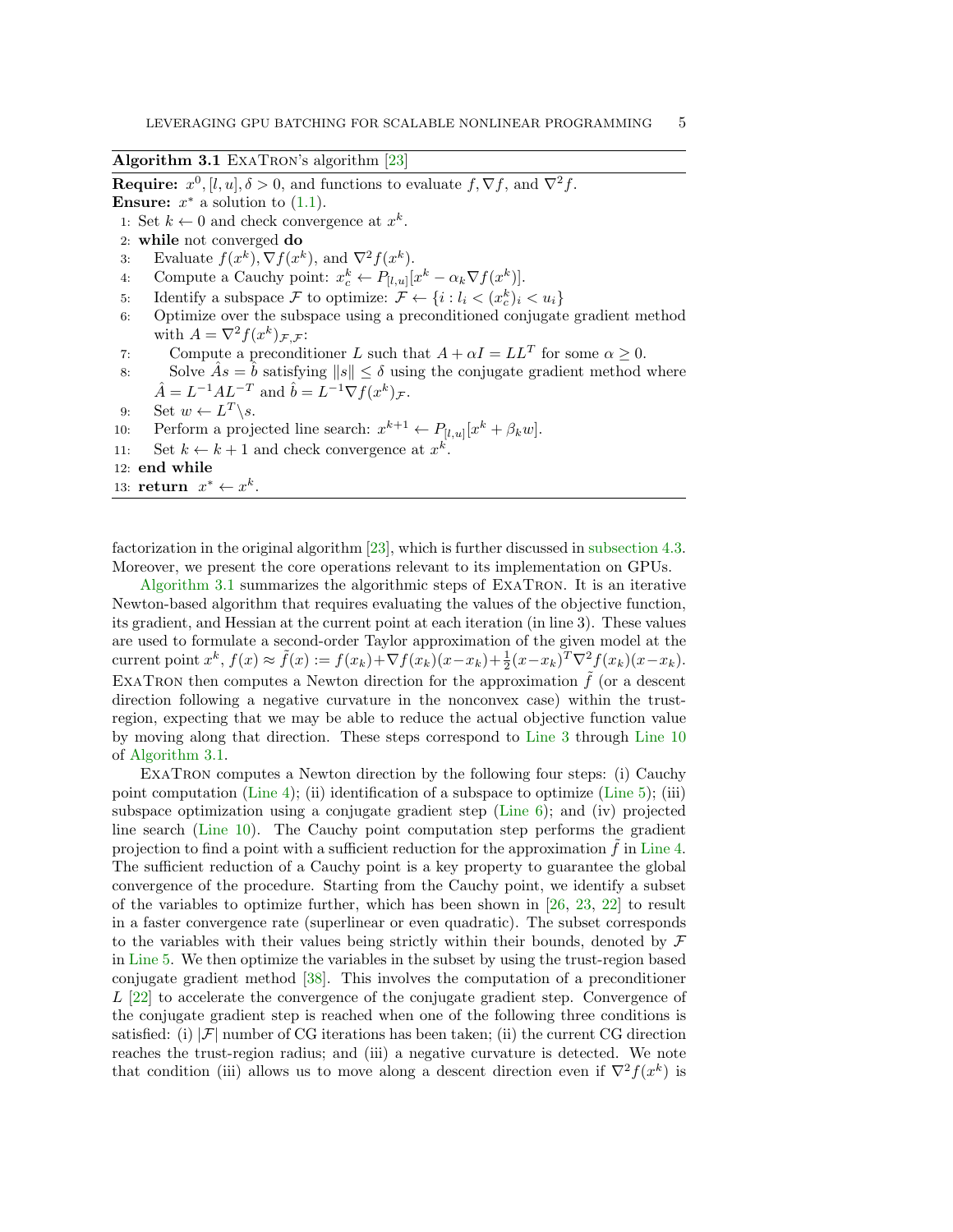<span id="page-5-1"></span>Linear algebra routines  $\exp(y): y \leftarrow y + \alpha x \ (8, 10)$  $\texttt{ccf}()$  :  $A+\alpha I = LL^T$  (7) copy():  $y \leftarrow x$  (4,8,10) dot():  $\sum_{i=1}^{n} x_i y_i (4, 8, 10)$ gemv():  $y \leftarrow \alpha Ax + \beta y$  (4,8,10) nrm2():  $||x||_2$  (4,8)  $scal(): x \leftarrow \alpha x (4,8)$ trtrs():  $x \leftarrow A \setminus x$  or  $A^T \setminus x$  (8,9) Other routines breakpt $()$ :  $(4,10)$  $b_i \leftarrow$  $\int (u_i - x_i)/w_i, w_i > 0$  $(l_i - x_i)/w_i, w_i < 0$ ccfs():  $A \leftarrow A + \alpha I$  (7)  $g$ pstep $()$ :  $(4,10)$  $s^k \leftarrow P_{[l,u]}(x^k + \alpha_k w^k) - x^k$ trqsol(): (8)  $\sigma$  satisfies  $||x^k + \sigma w^k||_2 = \delta$ 

Fig. 2: Core operations

not positive definite  $[38]$ . Using the direction w computed in [Line 9,](#page-4-6) we perform a projected line search to find the next point with a sufficient reduction, as depicted in [Line 10.](#page-4-2) The projected line search allows a rapid change of active sets, which further accelerates the convergence. Interested readers are referred to [\[23\]](#page-19-14) for more details.

[Figure 2](#page-5-1) describes the core operations to implement [Algorithm 3.1,](#page-4-0) with a mapping showing where those operations are used in it. The numbers in parentheses at the end of each operation correspond to the line numbers of [Algorithm 3.1.](#page-4-0) ExaTron implements its entire algorithm on GPUs in a way that does not require data transfers between CPUs and GPUs, provided that evaluation functions are implemented on GPUs. This removes latency issues incurred by such data transfers and enables us to achieve a much faster performance than on CPUs as described in [section 6.](#page-11-0)

<span id="page-5-0"></span>4. Kernel design principles. This section discuss the six kernel design principles and optimization techniques that are considered for the efficient implementation of [Algorithm 3.1](#page-4-0) on GPU. The design choices made in this section are specific for a nonlinear programming problem with 32 variables or less, considering the computational experiment in [section 6.](#page-11-0) Note, however, that for problems with a larger number of variables, we discuss alternative choices of each design principle.

4.1. Single kernel vs multiple kernels. Our choice of the kernel design in ExaTron is to use a single kernel function in order to maximize the algorithm throughput. The throughput can be maximized by promptly reassigning the resources on SMs to thread blocks used for the optimization problems. Moreover, with this design choice, a batch run can be easily implemented by launching the kernel with a grid of thread blocks, whose size is equal to the number of problems in the batch. Assigning a specific thread block to each problem is logical, because the thread blocks are independently used and scheduled in the single-kernel design. However, a potential caveat of this single-kernel approach is that a large number of live registers are required for a thread block, as the registers may need to save many states in different device functions during the kernel execution.

Alternatively, multiple kernels may be employed as an alternative design choice in order to avoid the high register usage issue. However, the multi-kernel design would involve frequent memory operations to copy the current algorithm state information from one kernel to the other, exacerbating memory-bound situations. Moreover, the implementation becomes more complicated with multiple kernel functions, because we need to track down each problem's state outside of the kernel function. If the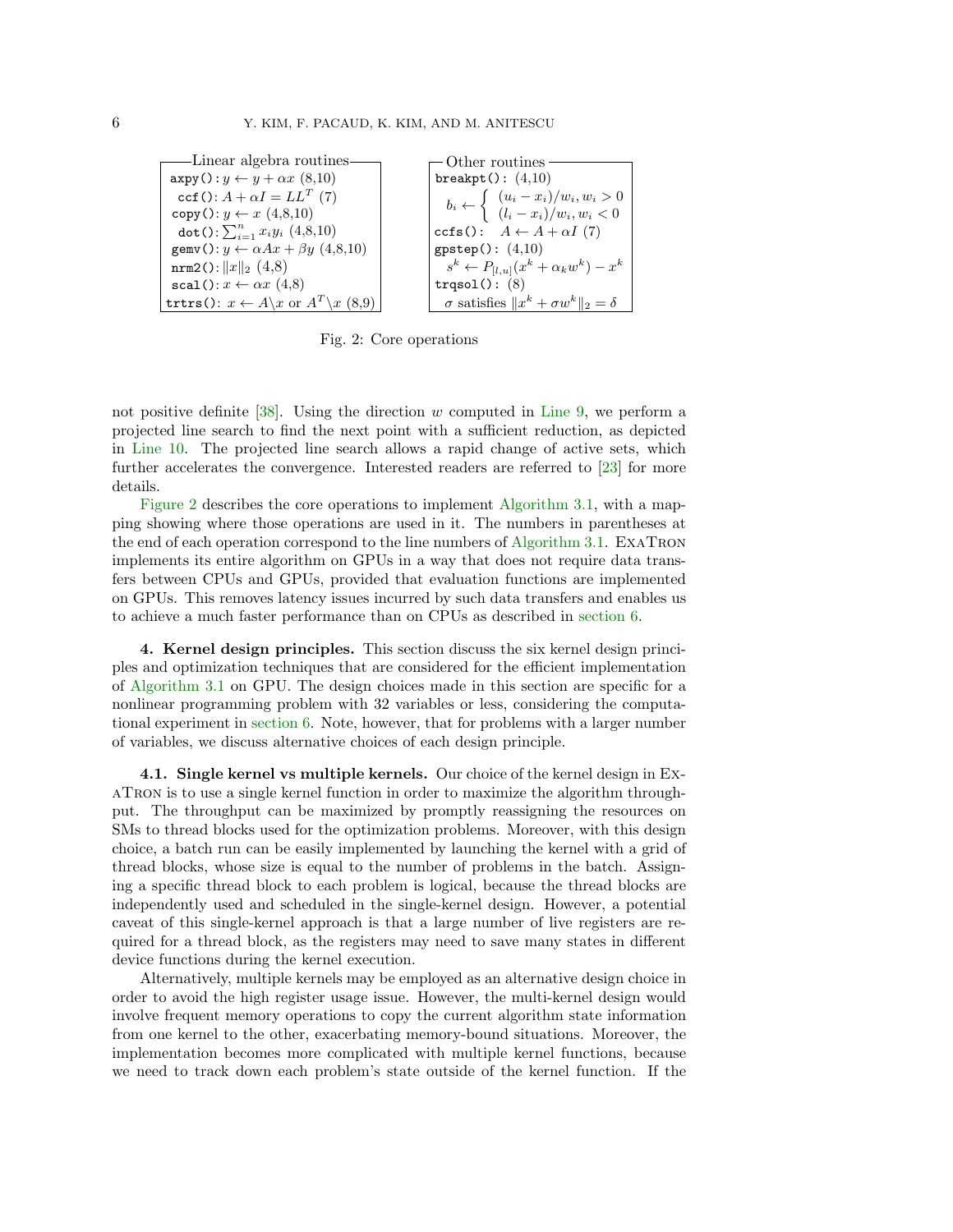<span id="page-6-0"></span>

Fig. 3: Computation time ratio between the 1-dimensional and 2-dimensional thread configurations over a batch solve of 10,000 nonlinear nonconvex problems.

same kernel function was used for different problems by employing multiple thread blocks, the throughput would be significantly degraded due to the potential wait time for reassigning problems to the kernel function.

<span id="page-6-1"></span>4.2. Thread configuration. ExaTron uses the single warp 1-dimensional thread configuration. Each thread block consists of a single warp of 32 threads with an 1-dimensional thread configuration. These threads naturally enable parallel operations on a vector of size up to 32. Since most of our operations are matrix-vector and vector-vector operations (described later in this section), such a 1-dimensional scheme fits well with our needs.

Since we perform factorization of a matrix of size  $n \times n$  in [Algorithm 3.1,](#page-4-0) one might think that a 2-dimensional  $n \times n$  thread configuration may be more efficient, with each thread in charge of each element of a matrix. This configuration may be effective when we read or write the entire matrix: one line of code will do the work, such as  $B[tx, ty] \leftarrow A[tx, ty]$ , where tx and ty are thread IDs in x- and y-coordinate, respectively.

However, the number of threads required for the 2-dimensional  $n \times n$  configuration is proportional to the square of the number of variables, limiting the throughput of EXATRON on each multiprocessor significantly. As discussed in [\[1\]](#page-18-5), for  $n = 16$  we already need 256 threads for each thread block in this case. On the Nvidia's Volta architecture [\[27\]](#page-19-12), this implies that we can have at most 8 active thread blocks on each multiprocessor, since a maximum of 2,048 threads is allowed per multiprocessor. Since a maximum of 32 thread blocks is allowed on each multiprocessor, the maximum throughput can be reduced by a factor of 4 with this configuration.

Another issue with the 2-dimensional  $n \times n$  configuration is that instruction efficiency is expected to be much lower than the single warp 1-dimensional configuration. Among the core operations of ExaTron [\(Figure 2\)](#page-5-1), factorization and triangular solves are the most expensive. However, they factorize or solve a single column of size at most  $n$  at a time, which makes the remaining threads idle. Moreover, the synchronization burden increases because a thread-level synchronization should be performed to synchronize between warps instead of a lighter warp-level synchronization.

In [Figure 3,](#page-6-0) we plot the computation time ratio between the 1-dimensional and 2 dimensional thread configurations obtained from running ExaTron for a batch solve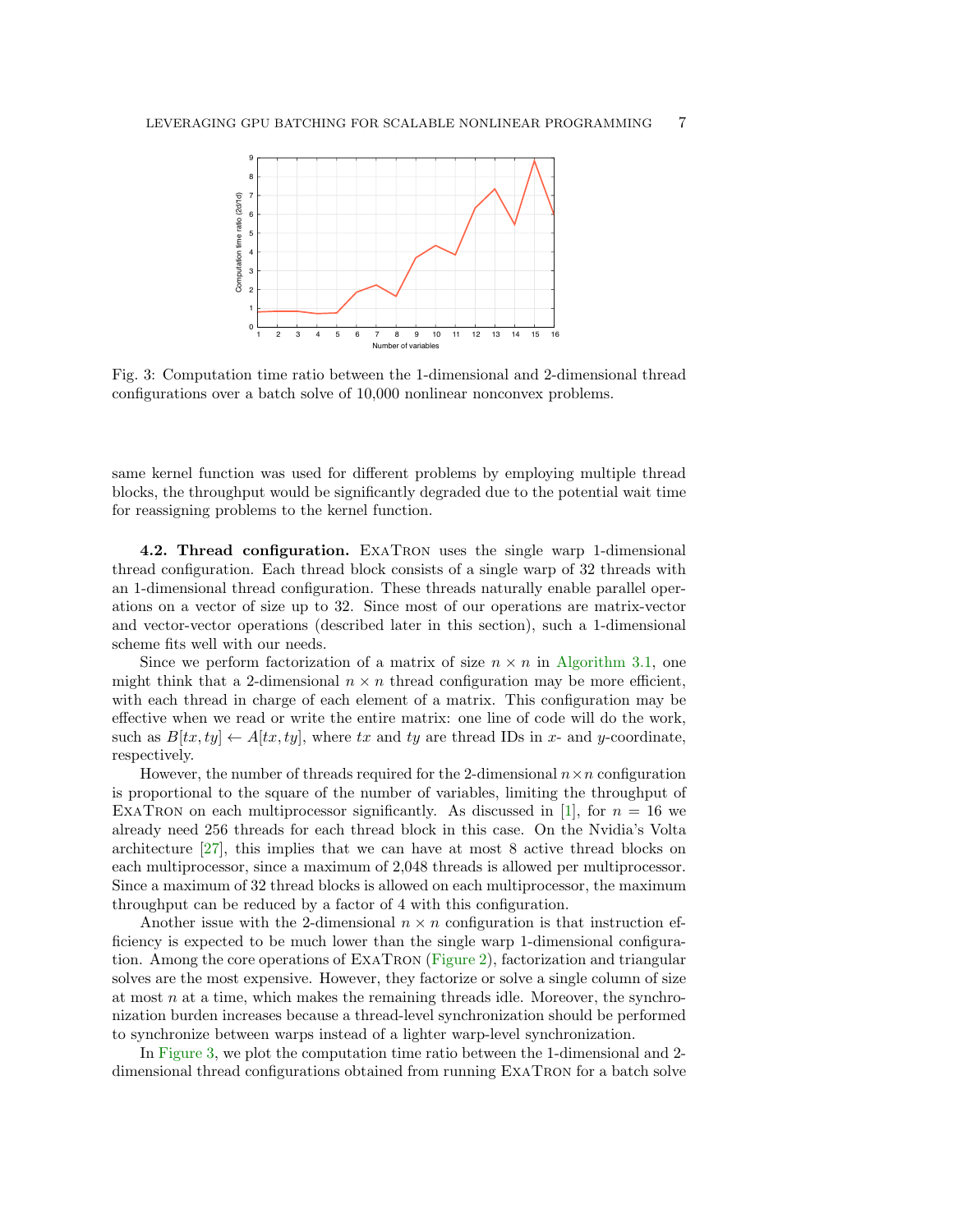of 10,000 nonlinear nonconvex problems.[4](#page-7-1) When a single warp was used in both cases for  $n \leq 5$ , the 2-dimensional configuration showed slightly faster computation time than did the 1-dimensional configuration. For  $n \geq 6$ , however, its computation time deteriorated sharply when it started to use more than a single warp; and it showed up to 9 times slower performance than the 1-dimensional configuration. A similar result was obtained in [\[1\]](#page-18-5) for Cholesky, LU, and QR factorizations under the same two different thread configurations.

<span id="page-7-0"></span>4.3. Cholesky factorization. We use the Cholesky factorization to compute a preconditioner L for a dense Hessian matrix  $A = \nabla^2 f(x)$ .<sup>[5](#page-7-2)</sup> If A is positive definite, the Cholesky factorization will give us a lower triangular factor L such that  $A = LL^T$ . In this case,  $\hat{A} = L^{-1}AL^{-T}$  becomes an identity matrix, and we can find a solution to  $\hat{A}s = \hat{b}$  in just one conjugate gradient iteration.<sup>[6](#page-7-3)</sup> If A is not positive definite, L is computed for a diagonally perturbed matrix  $(A + \alpha I)$  for some  $\alpha > 0$ . Such a preconditioner is expected to have eigenvalues of  $A$  clustered so that we can find a solution in a few conjugate gradient iterations [\[22,](#page-19-15) [23,](#page-19-14) [26\]](#page-19-8).

In contrast to the existing method [\[23\]](#page-19-14), which implements an incomplete Cholesky factorization with sparse linear algebra, ExaTron implements a complete Cholesky factorization with dense linear algebra. The incomplete Cholesky factorization stores only a subset of the new nonzero entries generated during factorization because of storage limitation with sparse linear algebra. This may result in a less accurate preconditioner. In contrast, the complete Cholesky factorization stores all of the newly generated nonzero entries. Since we are dealing with small sparse Hessian matrices, storing them in a dense matrix does not induce any memory limitations on GPUs. Dense linear algebra computations combined with GPU's SIMT capability may be as competitive as sparse linear algebra in this case as well. By storing all the newly generated nonzero entries, we will have a more accurate preconditioner than that of the incomplete Cholesky factorization, which could potentially leads to fewer conjugate gradient iterations.

By taking advantage of a small matrix, we store its entire elements in shared memory during factorization for efficient read/write operations on GPUs. In this case, we do not have to employ a blocking algorithm that stores a block of elements at a time and factorizes it for efficient data reuse. All the elements are already available in shared memory, and read/write operations on shared memory are much faster than on global memory. Therefore, we implement an unblocked version of Cholesky factorization; we factorize one column at a time without employing level 3 BLAS operations. A similar design choice was made in [\[1\]](#page-18-5) for a batch of Cholesky factorizations of small matrices of size  $n \leq 32$ .

To further optimize the implementation, we have experimented with two representative Cholesky factorization algorithms [\[14,](#page-18-6) [20\]](#page-18-7): left-looking factorization and right-looking factorization. The left-looking factorization applies all the previous updates just before a column is factorized, called lazy update, whereas the right-looking

<span id="page-7-1"></span><sup>&</sup>lt;sup>4</sup>We modified the  $\text{hs45}$  problem from [\[13\]](#page-18-16) to experiment with different numbers of variables. The problem is a bound-constrained nonlinear nonconvex problem with objective function  $f(x)$  $120 - \prod_{i=1}^{n} x_i$  and bounds  $x_i \leq i$  for  $i = 1, ..., n$ . Hence, the optimal solution is  $x_i^* = i$ . In each batch, we generated the same 10,000 instances.

<span id="page-7-2"></span> $5$ There are other methods to compute a preconditioner, such as LU factorization. However, Cholesky factorization exploits the symmetricity of the Hessian matrix, enabling two times faster computation time than LU factorization.

<span id="page-7-3"></span> $6$ We note that because of the numerical limitation of finite precision of floating-point numbers we determine s is a solution to  $\hat{A}s = \hat{b}$  if  $\|\hat{A}s - \hat{b}\| \leq \epsilon$  for some small error tolerance  $\epsilon > 0$ .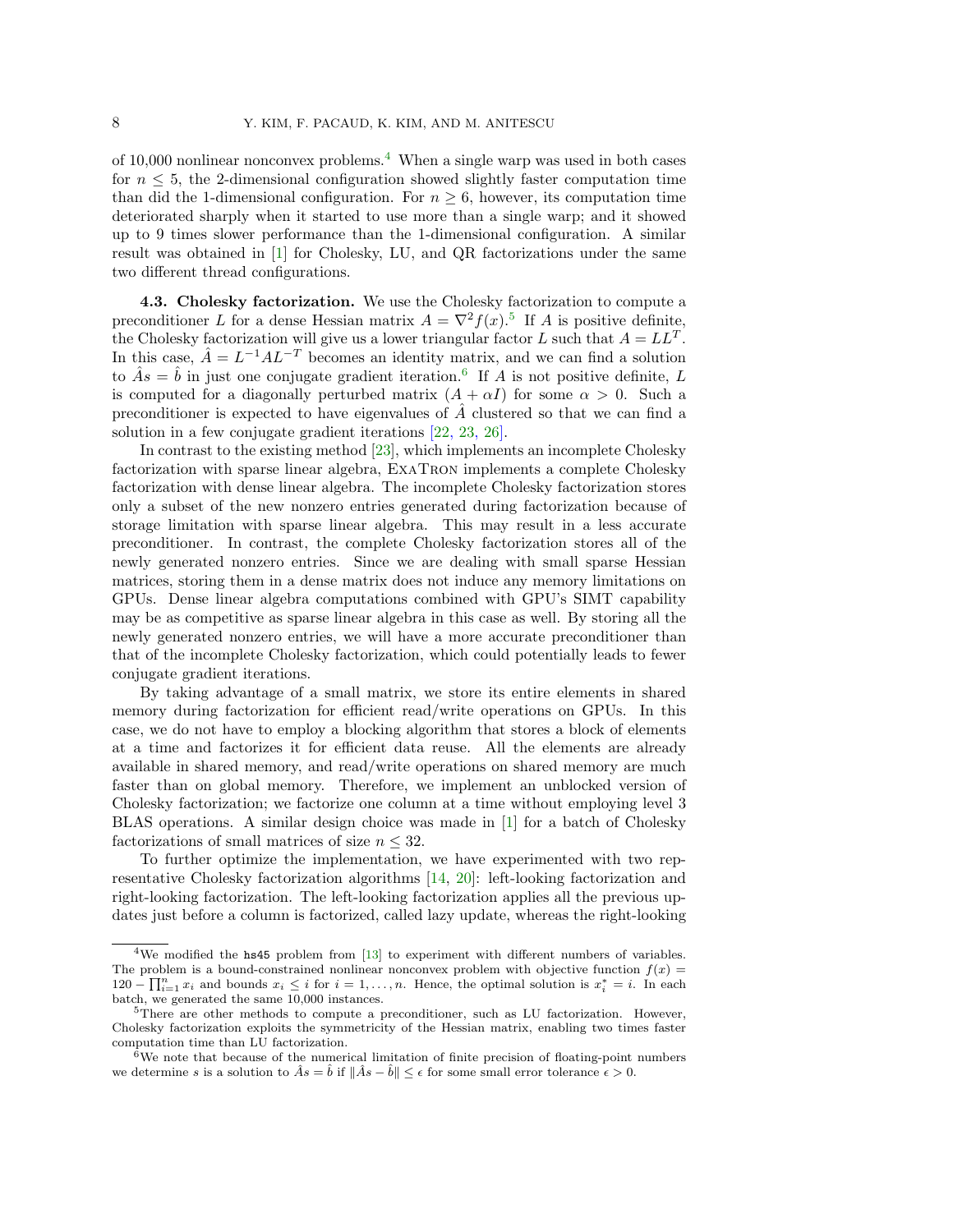factorization immediately applies the updates to the trailing submatrix right after a column is factorized. A theoretical analysis in [\[14\]](#page-18-6) shows that the left-looking algorithm has a smaller number of read/write operations than that of the right-looking algorithm, thus making it more efficient under memory-bound situations.

[Table 1](#page-8-0) shows the average computation time of the left-looking and right-looking batched Cholesky factorizations over 10,000 randomly generated matrices for  $1 \leq$  $n \leq 32$ . As expected from the analysis, the left-looking algorithm showed a faster performance than that of the right-looking algorithm. Hence, ExaTron uses by default the left-looking Cholesky factorization algorithm to compute a preconditioner.

<span id="page-8-0"></span>Table 1: Average computation time of the left- and right-looking Cholesky factorizations.

| Factorization | Time (ms) |
|---------------|-----------|
| Left-looking  | 0.362     |
| Right-looking | 0.437     |

4.4. Triangular solves. In the conjugate gradient step, we need to perform matrix-vector multiplications between a preconditioned matrix  $\hat{A} = L^{-1}AL^{-T}$  and a vector p. This involves two triangular solves: 1)  $L^T z = p$  (backward substitution); and 2)  $Lq = \tilde{z}$  (forward substitution), where  $\tilde{z} = Az$ .

Triangular solves are inherently memory bound because they have to sequentially access one column at a time with a simple arithmetic applied to each element of it. Moreover, the number of elements to access is diminishing as we move forward or backward in both forward and backward substitutions. Hence, at most  $n$  threads are needed. In this case, we apply data parallelism as described in [subsection 5.2,](#page-10-0) updating each element of a column in parallel.

Implementing the forward substitution is straightforward; however, the backward substitution involves the transpose of  $L$ , requiring a row-wise memory access with as many strides as the size of the matrix. Although we store the elements of  $L$  in shared memory, this memory access pattern could cause bank conflicts. For example, when  $n = 8$  and the shared memory has 32 banks, a 2-way bank conflict will occur: elements in the same row with column indices differing by 4 will be stored in the same bank as they are accessed at the same time by different threads.

To avoid bank conflicts, we store the elements for both  $L$  and  $L<sup>T</sup>$  in the same matrix. Since  $L$  is a lower triangular matrix stored in a dense matrix format, we could use its upper triangular part to store the elements of  $L^T$ . This would involve additional write operations for the subspace optimization step of [Algorithm 3.1.](#page-4-0) But since the backward substitution is applied multiple times during the conjugate gradient iterations and we could avoid bank conflicts, we may obtain performance gain offsetting the cost of additional writes. A similar approach was applied in [\[14\]](#page-18-6).

In [Table 2](#page-9-0) we present the average computation time of explicit and implicit backward substitutions over 10,000 randomly generated matrices. By explicit, we mean we save the transpose of  $L$  in its upper triangular part explicitly, whereas we perform row-wise access in the case of implicit. The results demonstrate that saving the transpose  $L^{\top}$  explicitly yields a faster computation time.

4.5. Shared-memory management. In many parts of ExaTron, memory space is needed to share data between device functions and to store and reuse in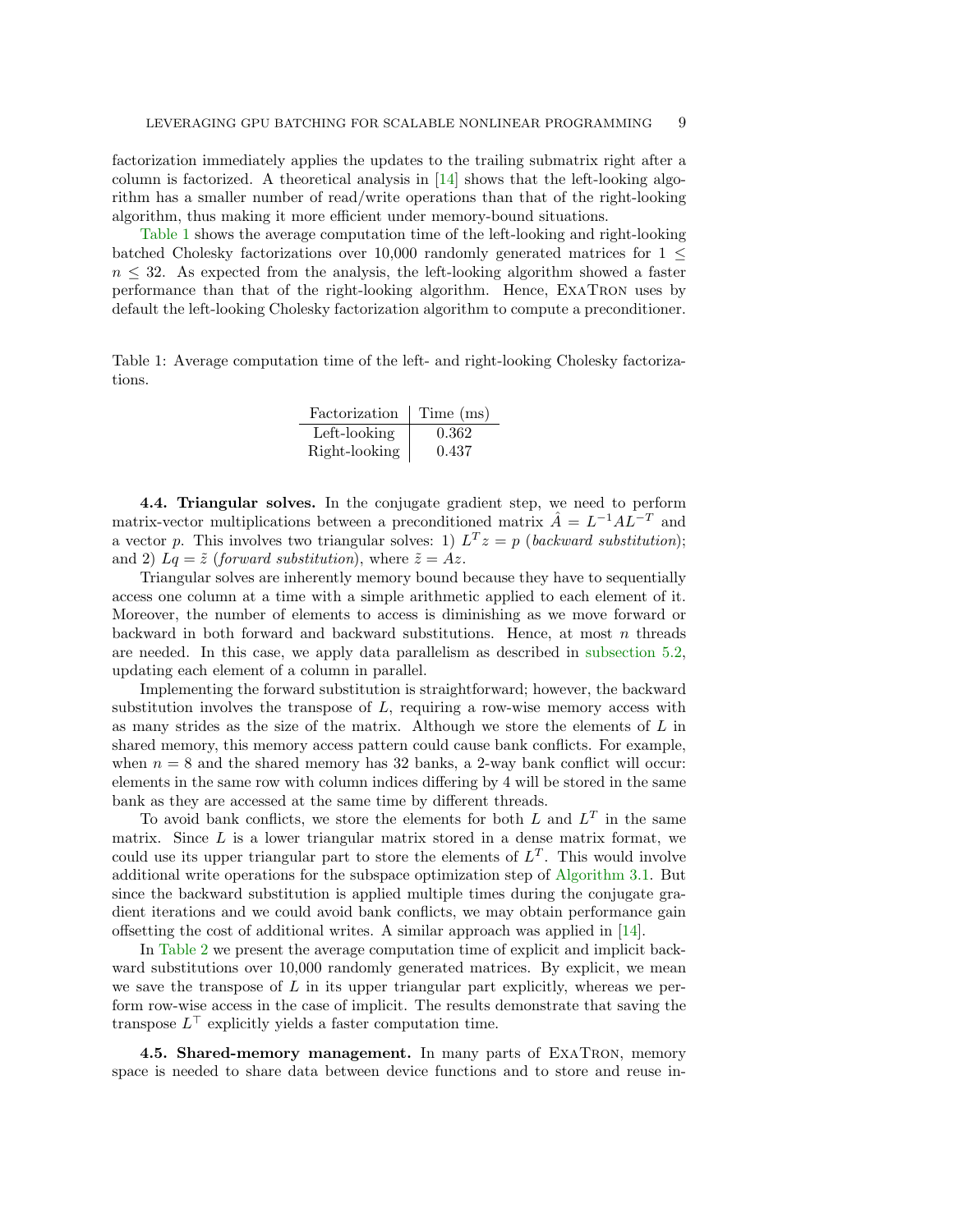<span id="page-9-0"></span>Table 2: Average computation time of explicit and implicit triangular solve

| Backward substitution   Time (ms) |       |
|-----------------------------------|-------|
| Explicit                          | 0.875 |
| Implicit                          | 1.408 |

termediate computation results. The current iterate  $x<sup>k</sup>$  is used by all components of ExaTron together with its lower and upper bounds. A preconditioner matrix is referred to in multiple places of ExaTron. We also need some number of vectors to store a Cauchy point and perform the conjugate gradient step.

One advantage of ExaTron's algorithm is that it does not require dynamic memory allocation during its procedure. Therefore, we can predetermine the memory space needed for its computation for a given problem size  $n$ . For efficient data access and reuse, we use shared memory for such memory space.

[Table 3](#page-9-1) presents the effect of shared memory on the computation time of ExaTron over the batch of 10,000 nonlinear nonconvex problems used in [subsection 4.2.](#page-6-1) With shared memory, EXATRON's computation performance was about twice faster.<sup>[7](#page-9-2)</sup>

<span id="page-9-1"></span>Table 3: Average computation time with/without using shared memory

| Data share       | Time (ms) |
|------------------|-----------|
| Shared memory    | 9.536     |
| No shared memory | 16.293    |

Currently, the memory space allocated in shared memory for each thread block is proportional to the square of the problem size,  $O(n^2)$ . Since 96 KB of shared memory are available on recent GPU architectures, for small n our shared-memory requirement is not a limiting factor for achieving high occupancy. For medium or larger size  $n > 32$ , however, it could become a limiting factor, and a different implementation may be needed to achieve higher occupancy in that case.

4.6. Register file management. ExaTron's kernel invokes multiple device functions, and some of them are called in a nested way. This could increase the number of live registers significantly by accumulating the function calls in the nested call graph. When we compile EXATRON, the output of "ptxas -v" shows that our kernel function uses more than 100 registers. If we add another kernel on top of it (such as a kernel implementing an augmented Lagrangian algorithm), the number of registers could increase even more.

The use of a large number of registers potentially hinders achieving high occupancy. On the Volta architecture, the number of registers allowed per multiprocessor is 65,536. Assuming that each thread is using about 100 registers, the limit on the number of active thread blocks becomes 20.<sup>[8](#page-9-3)</sup> Therefore, the theoretical occupancy we could achieve is at most 31%.

<span id="page-9-2"></span> $7$ As noted on page 17 of [\[27\]](#page-19-12), the Volta architecture significantly improved L1 data cache performance, leading to much lower latency and higher bandwidth. When we do not use shared memory, frequently used data are cached in the L1 data cache.

<span id="page-9-3"></span> $8 \text{The number was obtained from floor}(65536/(32*100), 4) = 20$  where we round down the result of the division to the multiple of 4, 4 being the warp allocation granularity.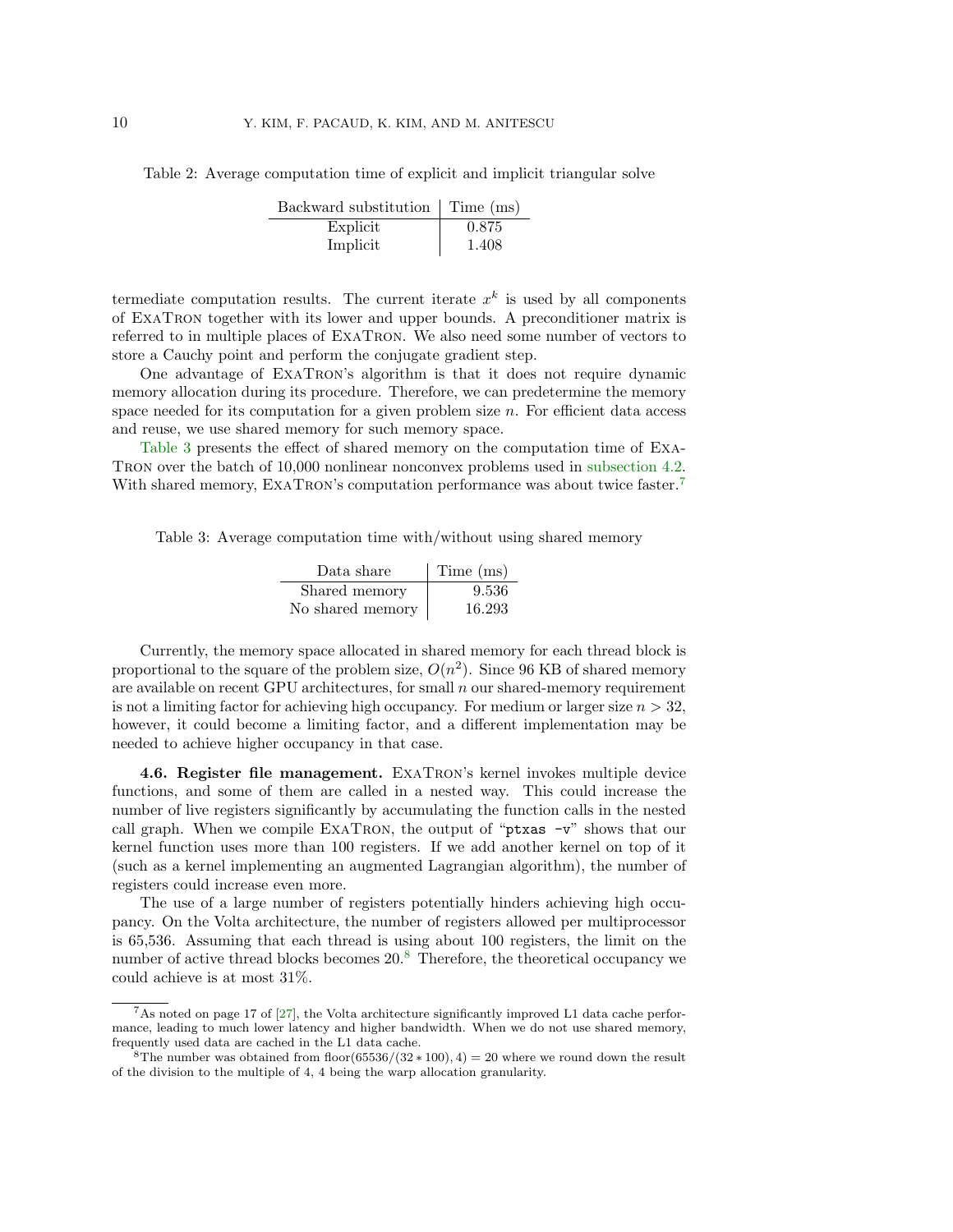To achieve higher occupancy, we need to reduce the number of registers down to where it stops improving performance. In general, there is a trade-off in restricting the number of registers. It may incur register spills to local memory, potentially slowing performance on data access. On the other hand, it could increase occupancy so that larger number of thread blocks could be executed simultaneously. We control the number of registers to use by specifying explicitly the compile option maxregs.

5. Other Implementation Details. We describe other implementation details to optimize the efficiency of the core operations on GPU. The implementation details considered in this section are independent to the problem size.

5.1. Register shuffling and warp-level synchronization. In some parts of ExaTron, we need to compute an aggregation over a vector, such as a sum or a maximum of the vector elements, and broadcast the result back to threads. For example, a two-norm or a maximum-norm of a vector needs to be computed to check the violation of a trust region,  $||x||_2 \leq \delta$ , or the convergence of the algorithm (measured by the maximum element of the projected gradient vector  $\|\nabla_{[l,u]}f(x)\|_{\infty} \leq \epsilon$ . Once we compute such a value, we need to broadcast it back to threads so that each thread can proceed to the next step.

<span id="page-10-1"></span>

Fig. 4: Sharing values between threads in the same warp via register shuffling. op is a binary operator such as + or max.

For an efficient utilization of threads and a lightweight synchronization, we implement this type of aggregation using a register shuffling and a warp-level synchronization. The register shuffling refers to shared register values between threads in the same warp-through shuffling. For example, in order to compute  $||x||_2 = \sqrt{\sum_{i=1}^n x_i^2}$ , each thread *i* for  $i \in \{1, ..., n\}$  computes  $x_i^2$  first, and the values are summed up by using a register shuffling as shown in [Figure 4](#page-10-1) for  $n = 8$ . The aggregated value is stored in the first thread, and we broadcast it back to all threads in the same warp using the register shuffling again. Similarly, computing a maximum is performed by replacing the + operator with max. Register shuffling routines include a warp-level synchronization such as CUDA.sync warp(), which is lighter than a thread-level synchronization CUDA.sync threads(). Also, the use of registers avoids the use of more expensive shared memory. All of these make it efficient to compute an aggregation and share data between threads in the same warp.

<span id="page-10-0"></span>5.2. Data-level parallelism. Data-level parallelism (DLP) refers to applying the same instruction to multiple data in parallel. Arithmetic operations such as  $\exp(0, \text{copy}())$ , and  $\text{scal}(0)$  can benefit from DLP by affecting one thread per element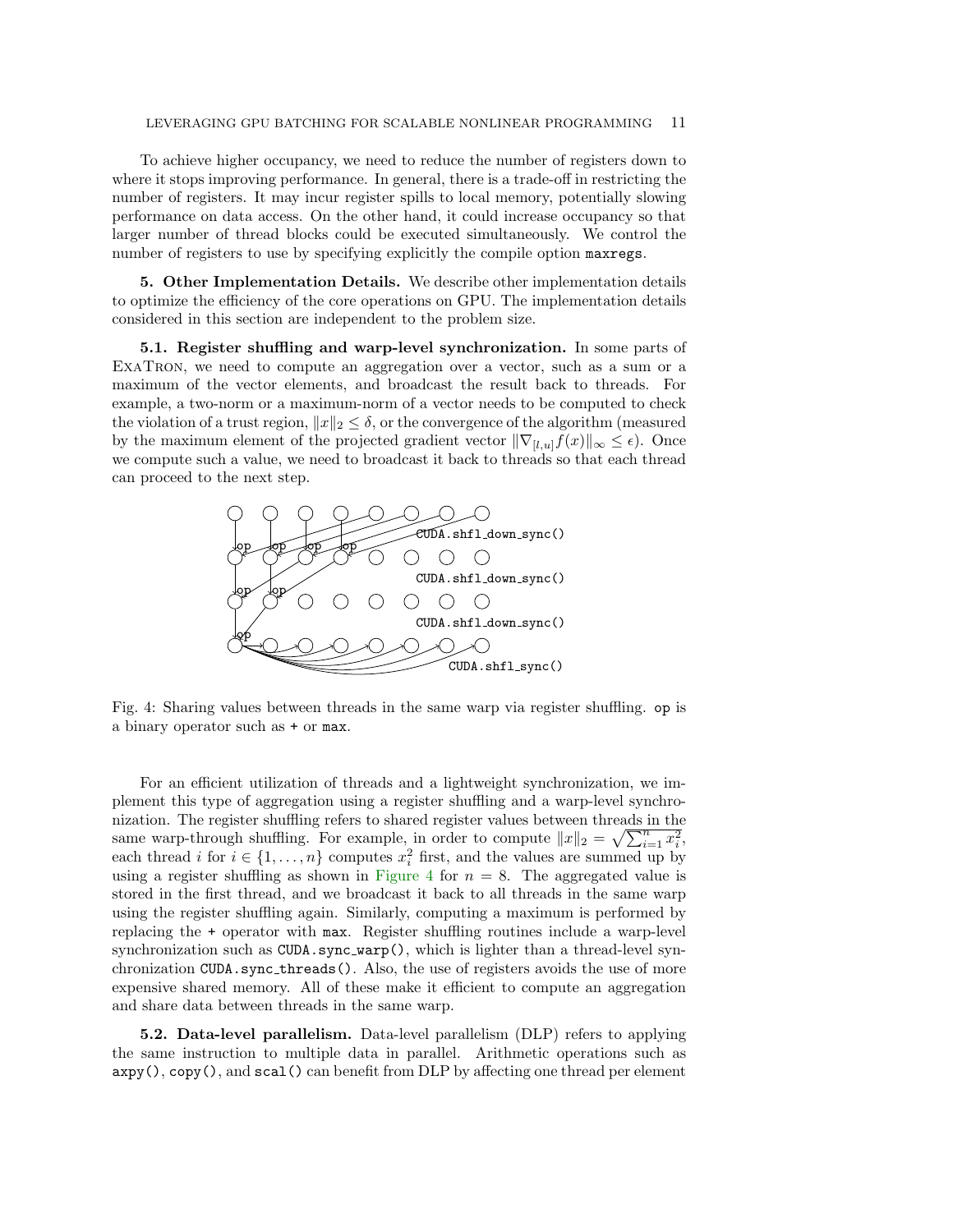in a vector, replacing the use of a loop by a single line of code. For example, axpy() computes  $y \leftarrow y + ax$ , where x and y are vectors of the same size and a is a scalar. Without the use of DLP, we have to loop around each element of those two vectors like for  $i=1:n$   $y[i] = y[i] + a*x[i]$ , where only a single thread works at a time. With DLP, this can be implemented as  $y[tid] = y[tid] + a*x[tid]$ , where tid is a thread ID less than or equal to n, utilizing n threads simultaneously. In a similar way, ExaTron makes use of DLP for other arithmetic operations whenever applicable.

5.3. Instruction-level parallelism. Within a thread, instruction-level parallelism (ILP) refers to the simultaneous execution of multiple instructions in a sequence of them that can be executed in any order. This depends on the compiler's capability to detect such independent instructions.

An example of ILP in ExaTron can occur when we form a submatrix in step ii of the procedure. We extract and copy the rows and the columns of a Hessian matrix A corresponding to the free variables. This is implemented by assigning each thread to each free variable index—applying DLP—and having it copy the rows of A corresponding to that column. There are multiple rows to copy for each thread, and these copy instructions are independent of each other, making them a target to apply ILP: for thread j taking care of the jth free column, it copies elements  $A[i, j]$ for  $i \in R(j)$ , with  $R(j)$  being the set of row indices to copy for column j, and these copy instructions can be executed in any order.

<span id="page-11-0"></span>6. Computational Results. In this section we demonstrate the performance of ExaTron using a distributed control application from the power system literature. In [subsection 6.1](#page-11-1) we briefly introduce an alternating current optimal power flow (ACOPF) and its distributed-computation method based on an alternating direction method of multipliers (ADMM). [Subsections 6.2](#page-13-0) and [6.3](#page-14-0) describe the performance of ExaTron over single and multiple GPUs, respectively. We compare the performance of the GPU implementation of ExaTron with a CPU implementation in [subsec](#page-16-0)[tion 6.4.](#page-16-0)

The implementation of ExaTron is written in Julia, and the code is available at [https://github.com/exanauts/ExaTron.jl.](https://github.com/exanauts/ExaTron.jl) All experiments were performed on a compute node of the Summit supercomputer at Oak Ridge National Laboratory us-ing Julia 1.6.0 [\[5\]](#page-18-17) and CUDA.jl 2.6.1 [\[4\]](#page-18-13). Note, however, that our implementation is not limited to a single node. Each compute node of the Summit supercomputer has 2 sockets of POWER9 processors having 22 physical cores each, 512 GB of DRAM, and 6 NVIDIA Tesla V100 GPUs evenly distributed to each socket [\[21\]](#page-19-17). We note that the MPI communication between GPUs was implemented using a CUDA-aware MPI with the asynchronous send/receive routines. For CPUs, we used the scatter/gather routines. Our different use of the MPI routines is mainly because we found scatter/gather routines between GPUs were much slower than the asynchronous send/receive. We re-emphasize that ExaTron does not require transferring data between the CPU and GPU.

<span id="page-11-1"></span>6.1. Distributed control of ACOPF. In electrical engineering, the optimal power flow problem [\[42\]](#page-20-3) focuses on computing the optimal dispatch of active and reactive powers among a set of generators, while satisfying physical constraints such as voltage/generator limits, power balance, and transmission line limits. The power network is modeled as a undirected graph: generators are located on certain buses of the network. The active and reactive powers produced by the generators flow between buses via the transmission lines, so as to satisfy demand at each bus. The problem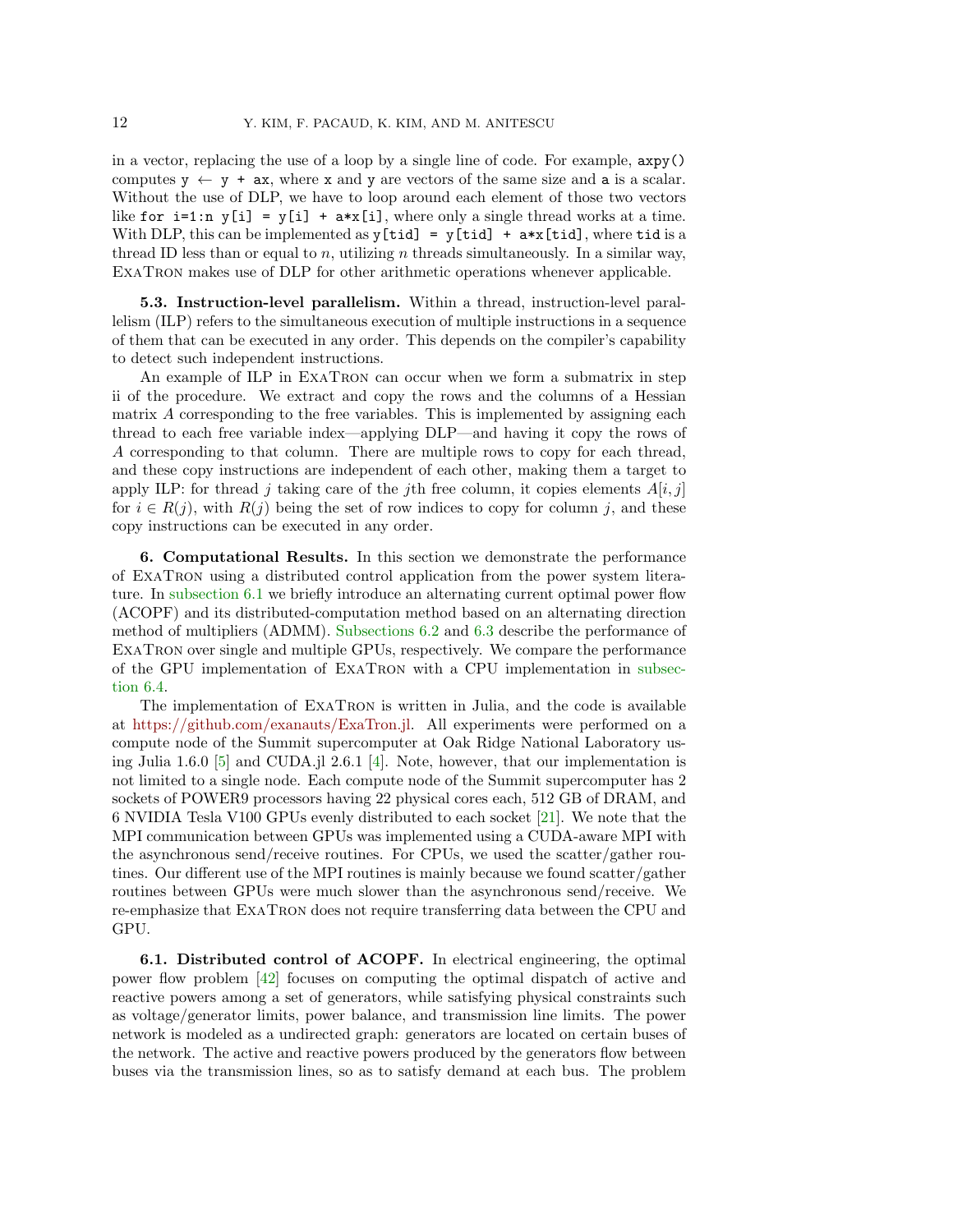corresponds to the ACOPF problem when the power flow is modeled by using alternating current. In that case, there exists an exact formulation that encapsulates the actual physical constraints, such as Ohm's and Kirchhoff's current laws. Computing an exact and efficient solution to the ACOPF problem has a practical application, since a small percentage increase in market efficiency leads to billions of dollars of cost savings per year [\[8\]](#page-18-18) for transmission operators.

Four representative variants of the ACOPF formulations exist: polar, rectangular, extended rectangular, and current-voltage formulations. Although their forms are different, they are equivalent between each other. In the following, we present the extended rectangular formulation using the notation in [\[24\]](#page-19-18):

|        | $\sum f_{gi}(p_{gi})$<br>minimize<br>$p_{gi}, q_{gi}, p_{ij}, q_{ij},$<br>$(g,i) \in \mathcal{G}$<br>$p_{ji}, q_{ji}, w_i, w_{ij}^R, w_{ij}^I$ |                                             |
|--------|------------------------------------------------------------------------------------------------------------------------------------------------|---------------------------------------------|
|        | subject to                                                                                                                                     |                                             |
| (6.1a) | $\underline{p}_{qi} \leq p_{gi} \leq \overline{p}_{gi},$                                                                                       | $(g, i) \in \mathcal{G}$                    |
| (6.1b) | $\underline{q}_{ai} \leq q_{gi} \leq \overline{q}_{gi},$                                                                                       | $(g, i) \in \mathcal{G}$                    |
| (6.1c) | $\sqrt{p_{ij}^2 + q_{ij}^2} \leq \bar{s}_{ij},$                                                                                                | $(i, j) \in \mathcal{L} \cup \mathcal{L}_t$ |
| (6.1d) | $(w_{ii}^R)^2 + (w_{ii}^I)^2 = w_i w_j,$                                                                                                       | $(i, j) \in \mathcal{L}$                    |
| (6.1e) | $v_i^2 \leq w_i \leq \bar{v}_i^2$ ,                                                                                                            | $i \in \mathcal{B}$                         |
| (6.1f) | $\tan(\underline{\theta}_{ii}^{\Delta})w_{ii}^R \leq w_{ii}^I \leq \tan(\overline{\theta}_{ii}^{\Delta})w_{ii}^R$                              | $(i, j) \in \mathcal{L}$                    |
| (6.1g) | $\sum_{i} p_{gi} - p_i^d = \sum_{i} p_{ij} + g_i^{sh} w_i,$<br>$(q,i) \in \mathcal{G}$<br>$i \in \mathcal{B}_i$                                | $i \in \mathcal{B}$                         |
| (6.1h) | $\sum_{i} q_{qi} - q_i^d = \sum_{i} q_{ij} - b_i^{sh} w_i,$<br>$(g,i) \in \mathcal{G}$<br>$i \in \mathcal{B}_i$                                | $i \in \mathcal{B}$                         |
| (6.1i) | $p_{ij} = g_{ij}^c w_i - g_{ij} w_{ij}^R + b_{ij} w_{ij}^I,$                                                                                   | $(i, j) \in \mathcal{L}$                    |
| (6.1j) | $q_{ij} = b_{ij}^c w_i - b_{ij} w_{ij}^R - g_{ij} w_{ij}^I,$                                                                                   | $(i, j) \in \mathcal{L}$                    |
| (6.1k) | $p_{ji} = g_{ji}^c w_j - g_{ji} w_{ij}^R - b_{ji} w_{ij}^I,$                                                                                   | $(i, j) \in \mathcal{L}$                    |

<span id="page-12-1"></span><span id="page-12-0"></span>(6.11) 
$$
q_{ji} = b_{ji}^c w_j - b_{ji} w_{ij}^R + g_{ji} w_{ij}^I, \qquad (i, j) \in \mathcal{L},
$$

where  $\mathcal{G}, \mathcal{L}$ , and  $\mathcal{B}$  denote the set of generators, branches, and buses in the network, respectively. We use  $(g, i) \in \mathcal{G}$  to represent that generator g is connected to bus i. For a branch  $(i, j) \in \mathcal{L}$ , i is the "from" bus and j is the "to" bus in  $(j, i) \in \mathcal{L}_t$ . Formulation  $(6.1)$  is a *nonlinear nonconvex* optimization problem, which is known to be computationally challenging; even verifying local optimality can be an NP-hard problem [\[32\]](#page-19-19). Hence, convergence is in general achieved at a point satisfying only second-order necessary optimality conditions [\[26\]](#page-19-8), and we are not interested in proving global optimality.

In order to efficiently solve large-scale ACOPFs, Mhanna et al. [\[24\]](#page-19-18) introduce a distributed control approach, where the problem is decomposed into components generators, branches, and buses —by duplicating the variables linking different components. Then, the problem is solved by optimizing each component separately using an ADMM algorithm. One subproblem is associated with each component, resulting in a total number of subproblems equal to  $(|\mathcal{G}| + |\mathcal{L}| + |\mathcal{B}|)$ . At each ADMM iteration, the algorithm starts by solving the generator and branch subproblems in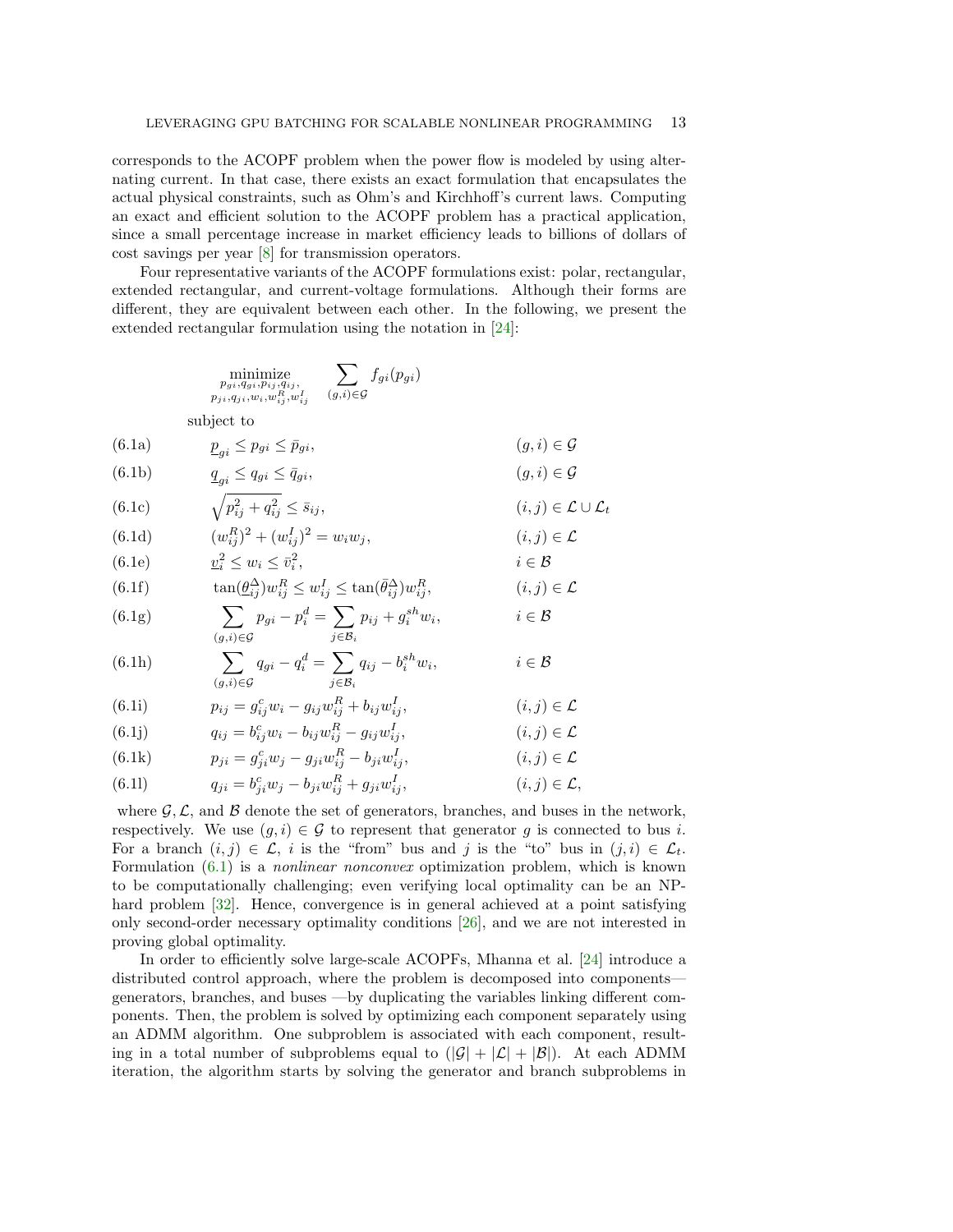parallel. Then, the bus subproblems are solved concurrently. Once all the subproblems are solved, the algorithm updates its Lagrange multipliers and moves to the next iteration.

One advantage of the algorithm introduced in [\[24\]](#page-19-18) is that both the generator and the bus subproblems have a closed-form solution, so we do not have to employ a nonlinear optimization solver for them. However, the solutions of branch subproblems require to solve nonlinear nonconvex problems, each of which is formulated as [\(6.2\)](#page-13-1) for branch  $(i, j) \in \mathcal{L}$ :

minimize  
\n
$$
\sum_{v_i, v_j, \theta_i, \theta_j} \left( \lambda_{p_{lm}} (p_{lm} - \tilde{p}_{lm}) + \lambda_{q_{lm}} (q_{lm} - \tilde{q}_{lm}) + \frac{\rho_{p_{lm}}}{2} (p_{lm} - \tilde{p}_{lm})^2 + \frac{\rho_{q_{lm}}}{2} (q_{lm} - \tilde{q}_{lm})^2 \right)
$$
\n
$$
+ \sum_{l \in \{i, j\}} \left( \lambda_{w_l} (v_l^2 - \tilde{w}_l) + \lambda_{\theta_l} (\theta_l - \tilde{\theta}_l) + \frac{\rho_{w_l}}{2} (v_l^2 - \tilde{w}_l)^2 + \frac{\rho_{\theta_l}}{2} (\theta_l - \tilde{\theta}_l)^2 \right)
$$

subject to

- (6.2a)  $\underline{v}_i \leq v_i \leq \overline{v}_i$
- (6.2b)  $\underline{v}_j \le \overline{v}_j$
- <span id="page-13-1"></span> $(6.2c)$  ,  $-2\pi \leq \theta_i, \theta_j \leq 2\pi$ ,

<span id="page-13-2"></span>where the definition of  $p_{ij}, q_{ij}, pji$ , and  $q_{ji}$  follows from [\(6.1i\)](#page-12-1)–[\(6.1l\)](#page-12-0) by plugging-in  $w_i = v_i^2, w_j = v_j^2, w_{ij}^R = v_i v_j \cos(\theta_i - \theta_j)$ , and  $w_{ij}^I = v_i v_j \sin(\theta_i - \theta_j)$ . Note that the objective of  $(6.2)$  is nonconvex.

| Table 4: Data statistics |  |
|--------------------------|--|
|--------------------------|--|

| Data         | $#$ Generators | $#$ Branches | $#$ Buses |
|--------------|----------------|--------------|-----------|
| $2868$ rte   | 600            | 3,808        | 2868      |
| $6515$ rte   | 1,389          | 9,037        | 6515      |
| 9241 pegase  | 1,445          | 16,049       | 9,241     |
| 13659 pegase | 4,092          | 20,467       | 13,659    |
| $19402$ goc  | 971            | 34,704       | 19,402    |

We have implemented the ADMM algorithm fully on GPUs without data transfer to the CPU, and we use ExaTron to solve the branch subproblems at each ADMM iteration. The ADMM algorithm has also been written in Julia. We have experimented with our implementation in five large-scale examples from the MATPOWER [\[46\]](#page-20-4) and PGLIB benchmark [\[3\]](#page-18-19), where the first four of them were also used in the literature to test ADMM algorithm [\[24,](#page-19-18) [40\]](#page-19-10). [Table 4](#page-13-2) presents the data statistics of our test examples. We note that up to 34K nonlinear nonconvex problems are solved by ExaTron at each ADMM iteration.

<span id="page-13-0"></span>6.2. Performance on a single GPU. [Figure 5](#page-14-1) depicts the average solution time of ExaTron for different sizes of batches of branch subproblems listed in [Table 4.](#page-13-2)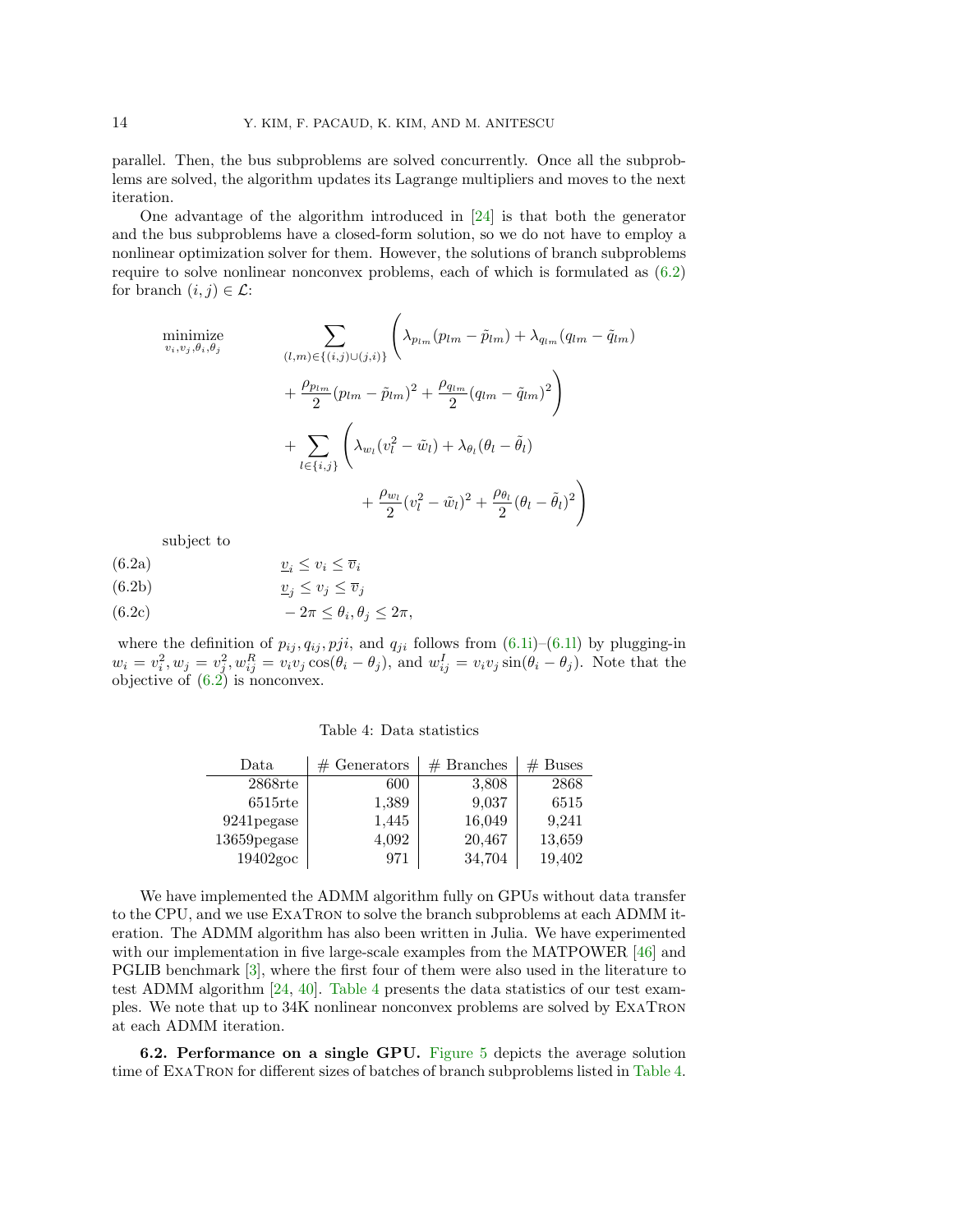<span id="page-14-1"></span>

Fig. 5: Performance of ExaTron on a single GPU

The time on the y-axis is the average computation time in milliseconds taken by EXATRON to solve each batch within an ADMM iteration.

As illustrated in the figure, the performance of ExaTron generally scales linearly with respect to the batch size. This is expected since ExaTron solves the subproblems inside a batch in parallel, meaning that increasing the batch size would linearly increase its computation time as well. Moreover, all the subproblems share the same formulation [\(6.2\),](#page-13-1) differing only by the parameter values.

We note that there are two main factors contributing to the computation time of a batch: (i) the number of subproblems per batch (i.e., batch size) and (ii) the average time for ExaTron to solve each subproblem in a batch. The latter is related to the level of difficulty of the subproblems in a batch. Although two batches are of the same size, one batch can show more computation time than the other if the subproblems in that batch are more difficult to solve than those in the other. In our case, the difficulty of batches was not significantly different from each other so ExaTron showed a linear scaling over them. However, this is not always the case, as demonstrated in [subsection 6.3,](#page-14-0) where we present a load imbalance on multiple GPUs that was caused by different level of difficulties among batches.

<span id="page-14-2"></span><span id="page-14-0"></span>

Fig. 6: Performance of ExaTron on multiple GPUs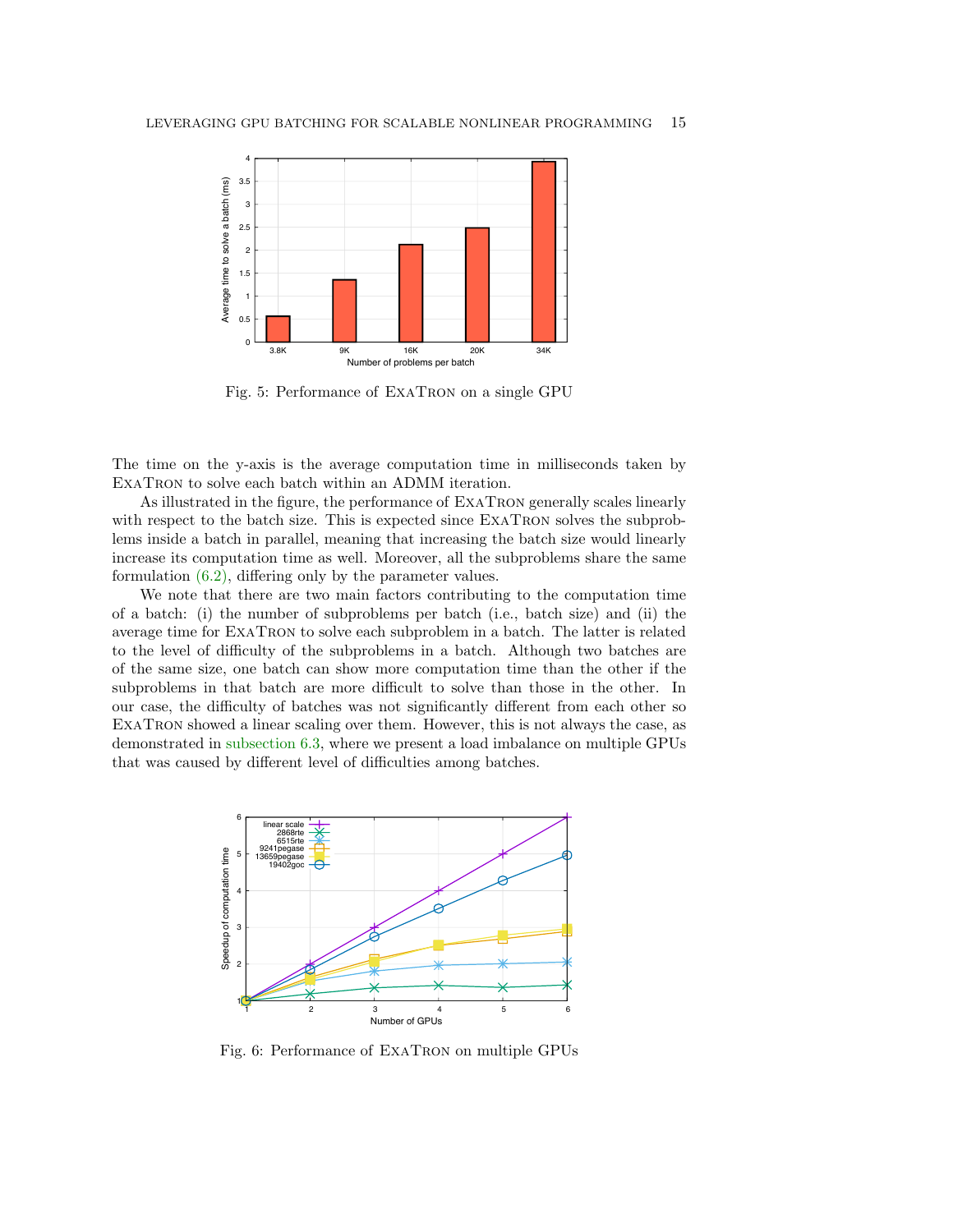6.3. Performance on multiple GPUs. We can achieve greater speedups of ExaTron by employing multiple GPUs. The GPU-aware message passing interface (MPI) with Nvidia's GPUDirect supports direct GPU-GPU communication by allowing GPUs to directly send or receive data from and to the device memories, without staging through host memory. We employ such a GPU-aware MPI to communicate between GPUs that are connected via NVLink on Summit. We note that the MPI communication can become more expensive when we start to use more than 3 GPUs, since this involves cross-socket communications. This degradation of communication time will be observed in the experiments later in this section.

[Figure 6](#page-14-2) shows the speedup of ExaTron when we parallelize the computation across different GPUs (up to the 6 GPUs available on a node in the Summit supercomputer). Branch problems are evenly dispatched among 6 MPI processes in the order of branch indices, and the speedup is computed based on the timing of the root process. At each ADMM iteration, the root process distributes variable values over multiple GPUs, solves its own batch, and gathers variable values back from other GPUs. Therefore, the timing of the root process represents the synchronous time for all the MPI processes to finish their own solves, and communicate their solutions back to the root process.

As expected, we obtained a larger speedup as we increase the number of GPUs. In the case of 19402goc, it shows almost a perfect linear scaling: we obtained 5 times faster computation time when we used 6 GPUs. In general, a larger speedup is achieved for larger test instances, because the speedup is related to the maximum number, say  $N$ , of subproblems that a single GPU can solve in parallel. Therefore, the size of a batch divided by  $N$  will determine the upper bound on the number of GPUs that we can benefit from employing them. This explains why the speedup is saturated for smaller batches, for example 2868rte and 6515rte. We also note that the slope of the changes of the speedup was slightly decreased when we used more than 3 GPUs. We think this is because of the increased communication cost for cross-socket communications.

In addition to the size of a batch, another factor contributing to the speedup is the load balance among GPUs. As we briefly discussed in [subsection 6.2,](#page-13-0) the level of difficulty of problems affect the computation time of a batch. Although each GPU is assigned to a batch of the same size, the speedup may be degraded if the computational load is imbalanced in terms of the level of difficulty between GPUs. In our case, the level of difficulty of a batch is measured by its solution time on a GPU. Since the root process operates synchronously, some GPU may finish its computation much earlier than others, making it idle until all the other GPUs finish their work.

We quantify this load imbalance of our data using the metrics described in [\[33,](#page-19-20) [18\]](#page-18-3) and present their values in [Table 5.](#page-16-1) The percent imbalance of a problem instance  $p$ where  $p$  is divided into batches on GPUs in our case—at iteration k is defined as

(6.3) 
$$
v_{pk} := \left(\frac{t_{pk}^{\max}}{\overline{t}_{pk}} - 1\right) \times 100\%,
$$

where  $t_{pk}^{\text{max}}$  and  $\bar{t}_{pk}$  are the maximum and mean computation times of a batch among GPUs at iteration k. We define  $\overline{\nu}_p = \max_k \nu_{pk}, \underline{\nu}_p = \min_k \nu_{pk}$ , and  $\nu_p^m := \max_k \nu_{pk}$ . Hence, a smaller  $\nu_p^m$  implies that the load is balanced better than the case with a larger  $\nu_p^m$ .

[Table 5](#page-16-1) clearly shows that the workload of 19402goc among GPUs is much better balanced than the others, providing another insight into its superior speedup. We note that the load balance of 13659pegase is worse than that of 9241pegase. This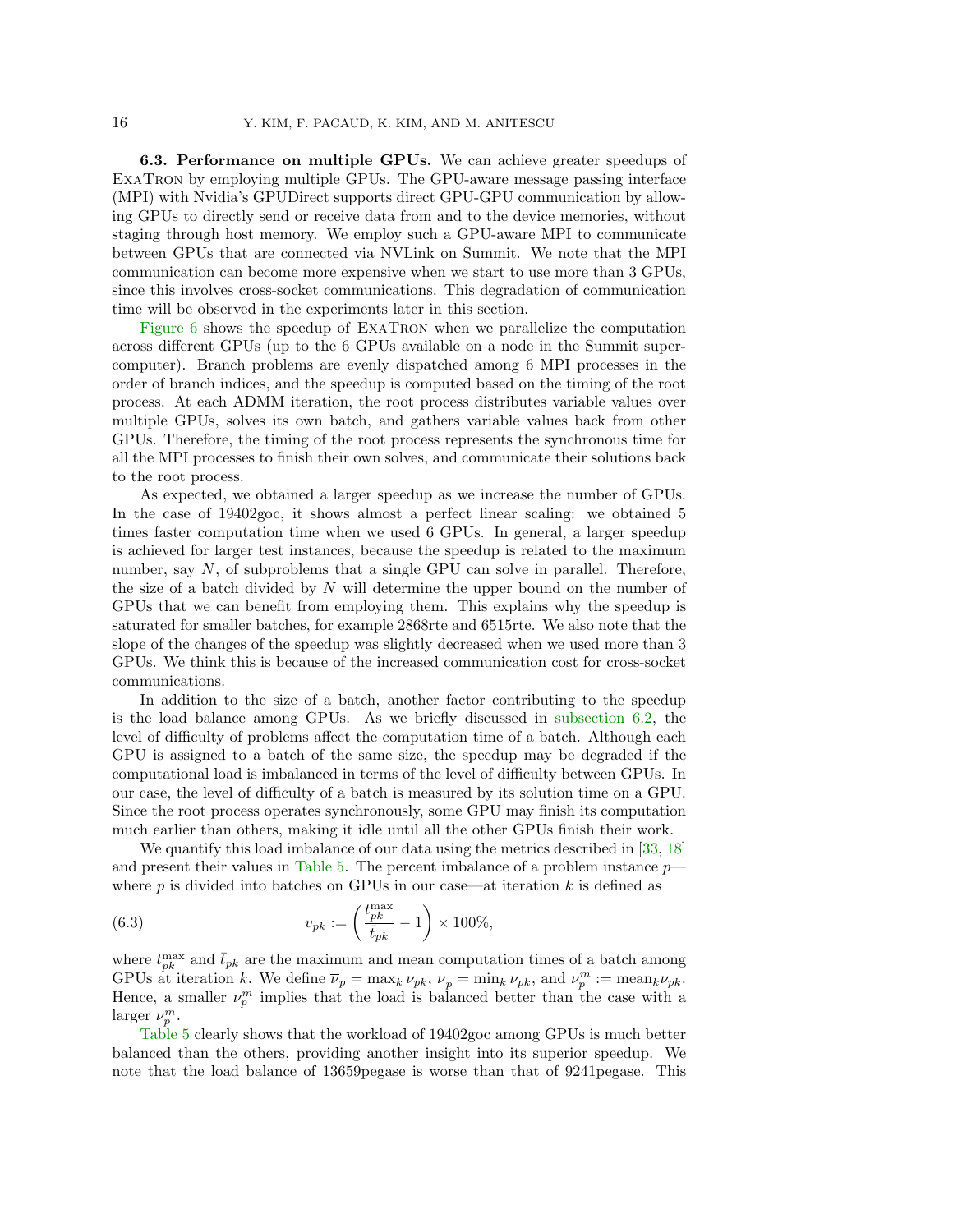<span id="page-16-1"></span>explains why 13659pegase shows a very small increase of the speedup compared to 9241pegase, although its size is about 25% larger than that of 9241pegase.

Table 5: Load imbalance metric values

| Data $(p)$  | $\overline{\nu}_n$ | $\frac{\nu}{2}$ | $\nu^m$ |
|-------------|--------------------|-----------------|---------|
| $2868$ rte  | 481.58%            | 2.85%           | 46.76%  |
| $6515$ rte  | 480.88%            | 0.54%           | 37.02%  |
| 9241 pegase | 475.48%            | 1.40%           | 32.79%  |
| 13659pegase | 469.64%            | 5.98%           | 45.76%  |
| 19402goc    | 469.79%            | 2.14%           | 9.04%   |

<span id="page-16-2"></span>

Fig. 7: Load imbalance among GPUs for 13659pegase

[Figure 7](#page-16-2) presents a verification of the load imbalance of 13659pegase problem. It depicts a heatmap where we sample 1,000 ADMM iterations for visibility and the value corresponds to the computation time in milliseconds of a batch that is assigned to each GPU. As we observe in the figure, the computation time of the second and the third GPU was almost twice more than the others throughout the iterations. An asynchronous solve combined with a load balancing scheme is our future research topic to alleviate this load imbalance issue.

<span id="page-16-0"></span>6.4. Performance comparison: CPU vs GPU. We next compare the performance of ExaTron between a parallel CPU implementation and the GPU implementation. This experiment was run on a single Summit node with 6 GPUs and 40 CPUs. For the CPU run, we use the MPI library to implement the parallel communication between the CPU processes. Similar to the experiments for multiple GPUs in [subsection 6.3,](#page-14-0) we measured the timing of the root process for CPUs that includes the cost for synchronizing distributed solves over the 40 cores.

Since ExaTron can operate in either CPU or GPU mode, the same ExaTron package was used to test the CPU implementation. We note that both modes implement the same algorithm described in Algorithm [Algorithm 3.1,](#page-4-0) hence the sequence of calling their functions is identical. The only differences are in the implementation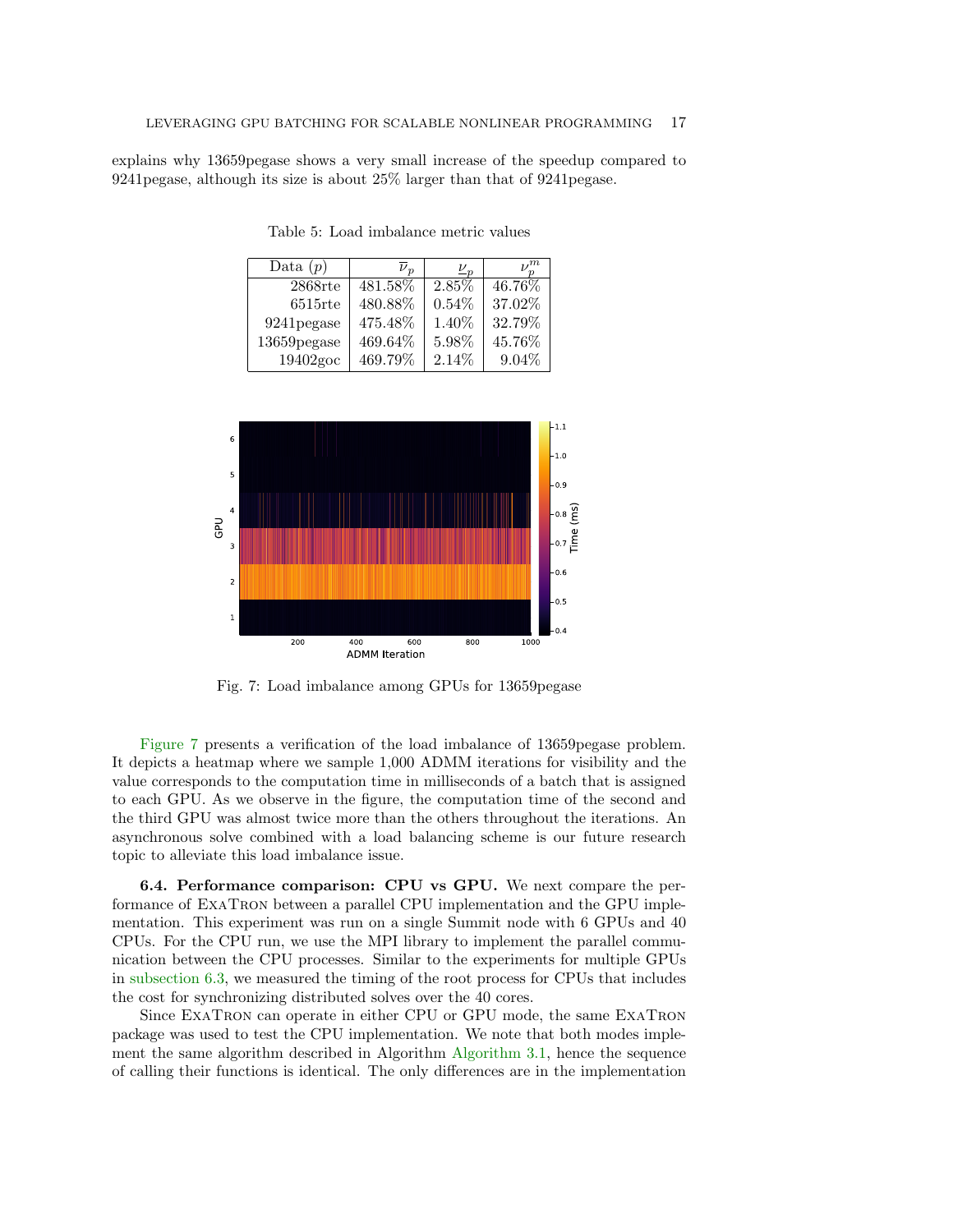<span id="page-17-0"></span>

Fig. 8: Performance comparison: 40 CPUs vs 6 GPUs on a single Summit node

.

of such functions—especially functions listed in [Figure 2—](#page-5-1)where we follow our kernel design principles described in [section 4](#page-5-0) for the GPU implementation.

In [Figure 8,](#page-17-0) the computation time of the CPU implementation shows a linear increase of with respect to the batch size. However, the average computation time increases faster than that of the GPU implementation: the computation time of ExaTron on 6 GPUs is about 9–35 times faster than the CPU implementation using 40 cores. Most of the speedup relates to the GPU's massive parallel computation capability.

7. Conclusion. Large-scale nonlinear programming can be tackled through Lagrangian decomposition. Such decomposition results in a batch of nonlinear programming problems to solve at each iteration of its algorithm. We have developed ExaTron for efficient batched nonlinear programming using GPUs. It implements a trust-region Newton algorithm for bound constrained nonlinear programming problems and works fully on GPUs without data transfers between CPU and GPU. This removes expensive data transfer cost which could be significant especially when the size of problems in the batch is small. We presented our design principles and implementation details for our kernel function for efficient utilization of GPUs. Experimental results over large-scale ACOPF problems decomposed into components through ADMM algorithm provided linear scaling of computation speed of ExaTron with respect to the batch size and the number of GPUs. On a single Summit node, the algorithm running on GPUs achieved more than 35 times speedup than on CPUs.

We conclude this paper by discussing several directions of future work. First of all, we plan to apply the ADMM algorithm with our GPU batch solver for solving multi-period multi-scenario optimal power flow problem. We found that only minor modifications are required to extend the current ADMM algorithm for solving the problem, while requiring more computing resources (i.e., multiple nodes and GPUs). Moreover, as we introduce more GPUs, a better design for MPI communication will be required. In particular, we have already observed that the computational load can be significantly imbalanced over multiple processes. Advanced asynchronous algorithms (e.g., [\[18\]](#page-18-3)) will be required to alleviate the load imbalance.

REFERENCES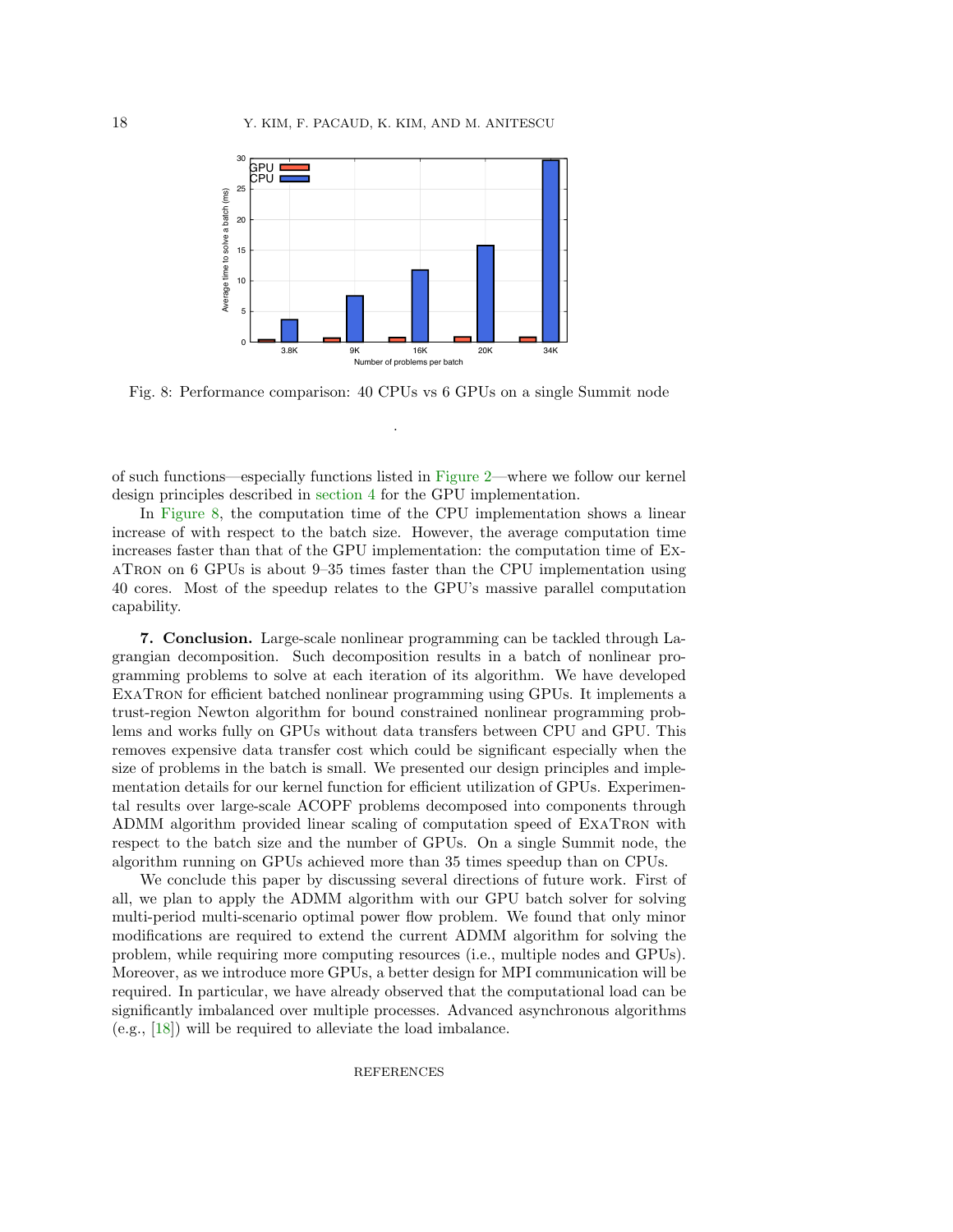- <span id="page-18-5"></span>[1] A. ABDELFATTAH, A. HAIDAR, S. TOMOV, AND J. DONGARRA, Batched one-sided factorizations of tiny matrices using GPUs: challenges and countermeasures, J. Comput. Sci., 26 (2018), pp. 226–236, [https://doi.org/10.1016/j.jocs.2018.01.005,](https://doi.org/10.1016/j.jocs.2018.01.005) [https://doi.org/10.1016/](https://doi.org/10.1016/j.jocs.2018.01.005) [j.jocs.2018.01.005.](https://doi.org/10.1016/j.jocs.2018.01.005)
- <span id="page-18-14"></span>[2] AMD, ROCm Documentation, 2021, [https://rocmdocs.amd.com/en/latest/index.html.](https://rocmdocs.amd.com/en/latest/index.html)
- <span id="page-18-19"></span>[3] S. Babaeinejadsarookolaee, A. Birchfield, R. D. Christie, C. Coffrin, C. De-Marco, R. Diao, M. Ferris, S. Fliscounakis, S. Greene, R. Huang, et al., The power grid library for benchmarking ac optimal power flow algorithms, arXiv preprint arXiv:1908.02788, (2019).
- <span id="page-18-13"></span>[4] T. BESARD, C. FOKET, AND B. DE SUTTER, Effective extensible programming: unleashing Julia on GPUs, IEEE Trans. Parallel Distrib. Syst., 30 (2019), pp. 827–841, [https://doi.org/10.](https://doi.org/10.1109/TPDS.2018.2872064) [1109/TPDS.2018.2872064,](https://doi.org/10.1109/TPDS.2018.2872064) [https://doi.org/10.1109/TPDS.2018.2872064.](https://doi.org/10.1109/TPDS.2018.2872064)
- <span id="page-18-17"></span>[5] J. Bezanson, A. Edelman, S. Karpinski, and V. B. Shah, Julia: a fresh approach to numerical computing, SIAM Rev., 59 (2017), pp. 65–98, [https://doi.org/10.1137/](https://doi.org/10.1137/141000671) [141000671,](https://doi.org/10.1137/141000671) [https://doi.org/10.1137/141000671.](https://doi.org/10.1137/141000671)
- <span id="page-18-0"></span>[6] S. Boyd, N. Parik, E. Chu, B. Peleato, and J. Eckstein, Distributed optimization and statistical learning via the alternating direction method of multipliers, Foundations and Trends® in Machine Learning, 3 (2011), pp. 1–122, [https://doi.org/10.1561/2200000016,](https://doi.org/10.1561/2200000016) [https://doi.org/10.1561/2200000016.](https://doi.org/10.1561/2200000016)
- <span id="page-18-1"></span>[7] Y. CAI, K. L. JUDD, G. THAIN, AND S. J. WRIGHT, Solving dynamic programming problems on a computational grid, Comput. Econ.,  $45$  (2015), pp. 261–284, [https://doi.org/10.1007/](https://doi.org/10.1007/s10614-014-9419-x) [s10614-014-9419-x,](https://doi.org/10.1007/s10614-014-9419-x) [https://doi.org/10.1007/s10614-014-9419-x.](https://doi.org/10.1007/s10614-014-9419-x)
- <span id="page-18-18"></span>[8] M. B. Cain, R. P. O'Neill, and A. Castillo, History of optimal power flow and formulations, tech. report, Federal Energy Regulatory Commission, Dec. 2012, [https://www.ferc.gov/](https://www.ferc.gov/sites/default/files/2020-04/acopf-1-history-formulation-testing.pdf) [sites/default/files/2020-04/acopf-1-history-formulation-testing.pdf.](https://www.ferc.gov/sites/default/files/2020-04/acopf-1-history-formulation-testing.pdf)
- <span id="page-18-8"></span>[9] Y. CAO, A. SETH, AND C. D. LAIRD, An augmented Lagrangian interior-point approach for large-scale NLP problems on graphics processing units, Computers & Chemical Engineering, 85 (2016), pp. 76–83, [https://doi.org/10.1016/j.compchemeng.2015.10.010,](https://doi.org/10.1016/j.compchemeng.2015.10.010) [https:](https://doi.org/10.1016/j.compchemeng.2015.10.010) [//doi.org/10.1016/j.compchemeng.2015.10.010.](https://doi.org/10.1016/j.compchemeng.2015.10.010)
- <span id="page-18-12"></span>[10] A. R. CONN, N. I. M. GOULD, AND P. L. TOINT, A globally convergent augmented Lagrangian algorithm for optimization with general constraints and simple bounds, SIAM J. Numer. Anal., 28 (1991), pp. 545–572, [https://doi.org/10.1137/0728030,](https://doi.org/10.1137/0728030) [https://doi.org/10.1137/](https://doi.org/10.1137/0728030) [0728030.](https://doi.org/10.1137/0728030)
- <span id="page-18-10"></span>[11] I. DUFF, J. HOGG, AND F. LOPEZ, A new sparse  $l d l^t$  solver using a posteriori threshold pivoting, SIAM J. Sci. Comput., 42 (2020), pp. C23–C42, [https://doi.org/10.1137/18M1225963,](https://doi.org/10.1137/18M1225963) [https://doi.org/10.1137/18M1225963.](https://doi.org/10.1137/18M1225963)
- <span id="page-18-9"></span>[12] Y. Fei, G. Rong, B. Wang, and W. Wang, Parallel L-BFGS-B algorithm on GPU, Computers & Graphics, 40 (2014), pp. 1–9.
- <span id="page-18-16"></span>[13] N. I. M. GOULD, D. ORBAN, AND P. L. TOINT, CUTEr and SifDec: a constrained and unconstrained testing environment, revisited, ACM Transactions on Mathematical Software, 29 (2003), pp. 373–394, [https://doi.org/10.1145/962437.962439,](https://doi.org/10.1145/962437.962439) [https://doi.org/10.](https://doi.org/10.1145/962437.962439) [1145/962437.962439.](https://doi.org/10.1145/962437.962439)
- <span id="page-18-6"></span>[14] A. HAIDAR, A. ABDELFATTAH, M. ZOUNON, S. TOMOV, AND J. DONGARRA, A guide for achieving high performance with very small matrices on GPU: a case study of batched LU and Cholesky factorizations, IEEE Trans. Parallel Distrib. Syst., 29 (2018), pp. 973–984, [https:](https://doi.org/10.1109/TPDS.2017.2783929) [//doi.org/10.1109/TPDS.2017.2783929,](https://doi.org/10.1109/TPDS.2017.2783929) [https://doi.org/10.1109/TPDS.2017.2783929.](https://doi.org/10.1109/TPDS.2017.2783929)
- <span id="page-18-11"></span>[15] J. D. Hogg, E. Ovtchinnikov, and J. A. Scott, A sparse symmetric indefinite direct solver for GPU architectures, ACM Trans. Math. Software, 42 (2016), [https://doi.org/10.1145/](https://doi.org/10.1145/2756548) [2756548,](https://doi.org/10.1145/2756548) [https://doi.org/10.1145/2756548.](https://doi.org/10.1145/2756548)
- <span id="page-18-15"></span>[16] Intel, Intel oneAPI Programming Guide, 2021, [https://software.intel.com/content/www/us/](https://software.intel.com/content/www/us/en/develop/documentation/oneapi-programming-guide/top.html) [en/develop/documentation/oneapi-programming-guide/top.html.](https://software.intel.com/content/www/us/en/develop/documentation/oneapi-programming-guide/top.html)
- <span id="page-18-4"></span>[17] K. KIM, A. BOTTERUD, AND F. QIU, Temporal decomposition for improved unit commitment in power system production cost modeling, IEEE Transactions on Power Systems, 33 (2018), pp. 5276–5287, [http://ieeexplore.ieee.org/document/8316946/.](http://ieeexplore.ieee.org/document/8316946/)
- <span id="page-18-3"></span>[18] K. Kim, C. G. Petra, and V. M. Zavala, An asynchronous bundle-trust-region method for dual decomposition of stochastic mixed-integer programming, SIAM Journal on Optimization, 29 (2019), pp. 318–342, [https://doi.org/10.1137/17M1148189.](https://doi.org/10.1137/17M1148189)
- <span id="page-18-2"></span>[19] K. Kim and V. M. Zavala, Algorithmic innovations and software for the dual decomposition method applied to stochastic mixed-integer programs, Mathematical Programming Computation, 10 (2018), pp. 225–266.
- <span id="page-18-7"></span>[20] J. KURZAK, H. ANZT, M. GATES, AND J. DONGARRA, Implementation and tuning of batched Cholesky factorization and solve for NVIDIA GPUs, IEEE Trans. Parallel Distrib. Syst.,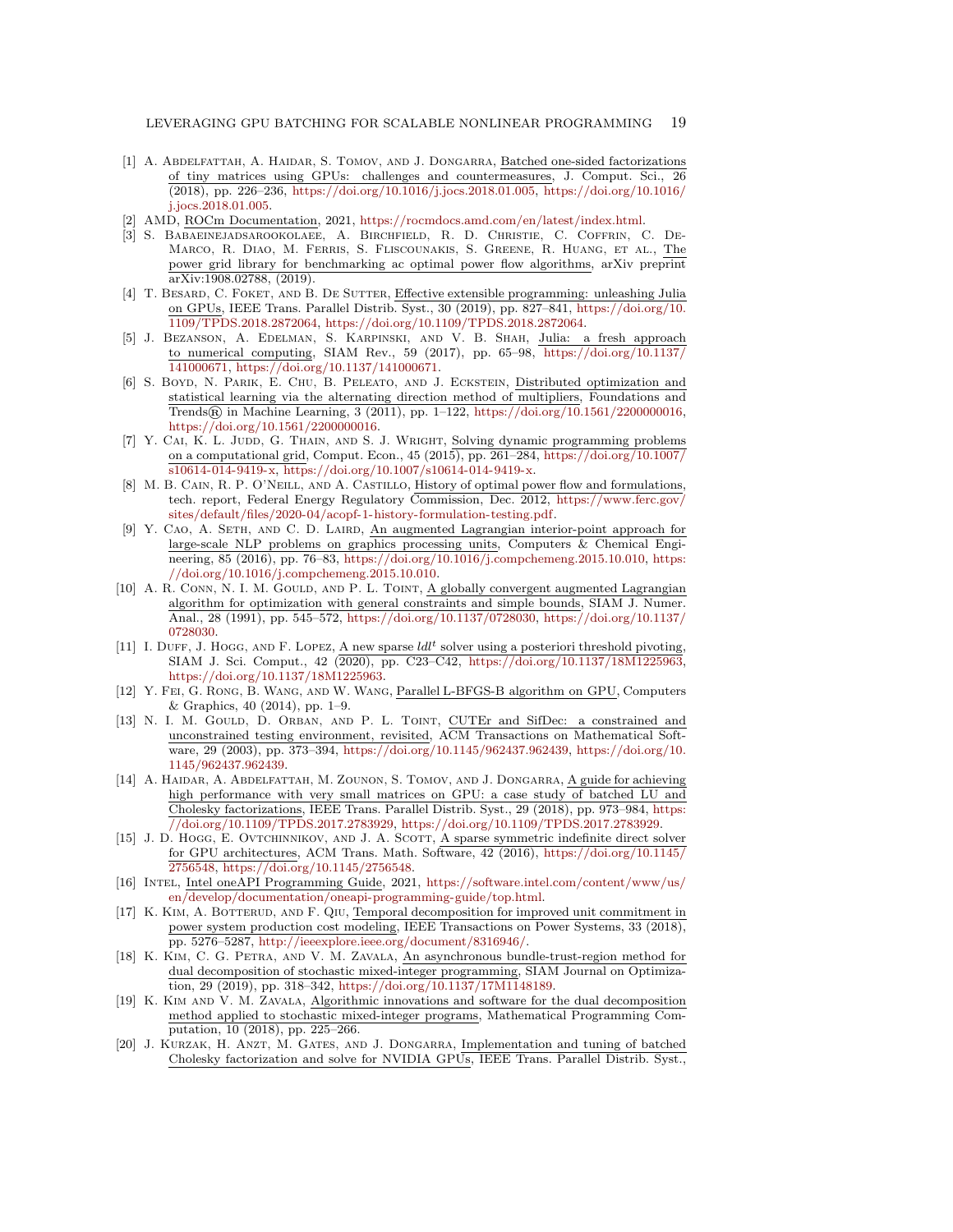27 (2016), pp. 2036–2048, [https://doi.org/10.1109/TPDS.2015.2481890,](https://doi.org/10.1109/TPDS.2015.2481890) [https://doi.org/](https://doi.org/10.1109/TPDS.2015.2481890) [10.1109/TPDS.2015.2481890.](https://doi.org/10.1109/TPDS.2015.2481890)

- <span id="page-19-17"></span>[21] O. R. N. Laboratory, Summit User Guide, 2021, [https://docs.olcf.ornl.gov/systems/summit](https://docs.olcf.ornl.gov/systems/summit_user_guide.html) user [guide.html.](https://docs.olcf.ornl.gov/systems/summit_user_guide.html)
- <span id="page-19-15"></span>[22] C.-J. LIN AND J. J. MORÉ, Incomplete Cholesky factorizations with limited memory, SIAM J. Sci. Comput., 21 (1999), pp. 24–45, [https://doi.org/10.1137/S1064827597327334,](https://doi.org/10.1137/S1064827597327334) [https:](https://doi.org/10.1137/S1064827597327334) [//doi.org/10.1137/S1064827597327334.](https://doi.org/10.1137/S1064827597327334)
- <span id="page-19-14"></span>[23] C.-J. LIN AND J. J. MORÉ, Newton's method for large bound-constrained optimization problems, SIAM J. Optim., 9 (1999), pp. 1100–1127, [https://doi.org/10.1137/](https://doi.org/10.1137/S1052623498345075) [S1052623498345075,](https://doi.org/10.1137/S1052623498345075) [https://doi.org/10.1137/S1052623498345075.](https://doi.org/10.1137/S1052623498345075)
- <span id="page-19-18"></span>[24] S. MHANNA, G. VERBIČ, AND A. C. CHAPMAN, Adaptive ADMM for distributed AC optimal power flow, IEEE Trans. Power Syst., 34 (2019), pp. 2025–2035, [https://doi.org/10.1109/](https://doi.org/10.1109/TPWRS.2018.2886344) [TPWRS.2018.2886344,](https://doi.org/10.1109/TPWRS.2018.2886344) [https://doi.org/10.1109/TPWRS.2018.2886344.](https://doi.org/10.1109/TPWRS.2018.2886344)
- <span id="page-19-1"></span>[25] D. K. Molzahn, F. Dorfler, H. Sandberg, S. H. Low, S. Chakrabarti, R. Baldick, and ¨ J. Lavaei, A survey of distributed optimization and control algorithms for electric power systems, IEEE Transactions on Smart Grid, 8 (2017), pp. 2941–2962.
- <span id="page-19-8"></span>[26] J. NOCEDAL AND S. J. WRIGHT, Numerical optimization, Springer-Verlag, New York, NY, 2nd. ed., 2006.
- <span id="page-19-12"></span>[27] Nvidia, NVIDIA Tesla V100 GPU architecture, Aug. 2017, [https://images.nvidia.com/](https://images.nvidia.com/content/volta-architecture/pdf/volta-architecture-whitepaper.pdf) [content/volta-architecture/pdf/volta-architecture-whitepaper.pdf.](https://images.nvidia.com/content/volta-architecture/pdf/volta-architecture-whitepaper.pdf)
- <span id="page-19-13"></span>[28] Nvidia, CUDA C++ Programming Guide, 2021, [https://docs.nvidia.com/cuda/](https://docs.nvidia.com/cuda/cuda-c-programming-guide/index.html) [cuda-c-programming-guide/index.html.](https://docs.nvidia.com/cuda/cuda-c-programming-guide/index.html)
- <span id="page-19-7"></span>[29] NVIDIA, cusolver: the api reference guide for cusolver, a gpu accelerated library for decompositions and linear system solutions for both dense and sparse matrices., 2021, [https://docs.nvidia.com/cuda/cusolver/index.html.](https://docs.nvidia.com/cuda/cusolver/index.html)
- <span id="page-19-3"></span>[30] B. O'DONOGHUE, E. CHU, N. PARIKH, AND S. BOYD, Conic optimization via operator splitting and homogeneous self-dual embedding, Journal of Optimization Theory and Applications, 169 (2016), pp. 1042–1068.
- <span id="page-19-0"></span>[31] D. P. Palomar and M. Chiang, A tutorial on decomposition methods for network utility maximization, IEEE Journal on Selected Areas in Communications, 24 (2006), pp. 1439– 1451.
- <span id="page-19-19"></span>[32] P. M. PARDALOS AND G. SCHNITGER, Checking local optimality in constrained quadratic programming is NP-hard, Oper. Res. Lett., 7 (1988), pp. 33–35, [https://doi.org/10.1016/](https://doi.org/10.1016/0167-6377(88)90049-1)  $\frac{1}{0167-6377(88)90049-1, \text{ https://doi.org/10.1016/0167-6377(88)90049-1.}$  $\frac{1}{0167-6377(88)90049-1, \text{ https://doi.org/10.1016/0167-6377(88)90049-1.}$  $\frac{1}{0167-6377(88)90049-1, \text{ https://doi.org/10.1016/0167-6377(88)90049-1.}$  $\frac{1}{0167-6377(88)90049-1, \text{ https://doi.org/10.1016/0167-6377(88)90049-1.}$  $\frac{1}{0167-6377(88)90049-1, \text{ https://doi.org/10.1016/0167-6377(88)90049-1.}$
- <span id="page-19-20"></span>[33] O. Pearce, T. Gamblin, B. R. de Supinski, M. Schulz, and N. M. Amato, Quantifying the effectiveness of load balance algorithms, in Proceedings of the 26th ACM International Conference on Supercomputing, ICS '12, New York, NY, USA, 2012, Association for Computing Machinery, p. 185–194, [https://doi.org/10.1145/2304576.2304601,](https://doi.org/10.1145/2304576.2304601) [https://doi.org/10.1145/2304576.2304601.](https://doi.org/10.1145/2304576.2304601)
- <span id="page-19-9"></span>[34] M. Ryu and K. Kim, A privacy-preserving distributed control of optimal power flow, arXiv preprint arXiv:2102.02276, (2021).
- <span id="page-19-2"></span>[35] A. K. Sampathirao, P. Sopasakis, A. Bemporad, and P. P. Patrinos, GPU-accelerated stochastic predictive control of drinking water networks, IEEE Transactions on Control Systems Technology, 26 (2017), pp. 551–562.
- <span id="page-19-4"></span>[36] M. Schubiger, G. Banjac, and J. Lygeros, GPU acceleration of ADMM for large-scale quadratic programming, Journal of Parallel and Distributed Computing, 144 (2020), pp. 55–67.
- <span id="page-19-5"></span>[37] E. SMITH, J. GONDZIO, AND J. HALL, Gpu acceleration of the matrix-free interior point method, in Parallel Processing and Applied Mathematics, R. Wyrzykowski, J. Dongarra, K. Karczewski, and J. Waśniewski, eds., Berlin, Heidelberg, 2012, Springer Berlin Heidelberg, pp. 681–689, [https://doi.org/10.1007/978-3-642-31464-3](https://doi.org/10.1007/978-3-642-31464-3_69) 69, [https://doi.org/10.](https://doi.org/10.1007/978-3-642-31464-3_69) [1007/978-3-642-31464-3](https://doi.org/10.1007/978-3-642-31464-3_69) 69.
- <span id="page-19-16"></span>[38] T. Steihaug, The conjugate gradient method and trust regions in large scale optimization, SIAM J. Numer. Anal., 20 (1983), pp. 626–637, [https://doi.org/10.1137/0720042,](https://doi.org/10.1137/0720042) [https:](https://doi.org/10.1137/0720042) [//doi.org/10.1137/0720042.](https://doi.org/10.1137/0720042)
- <span id="page-19-11"></span>[39] K. Sun and X. A. Sun, A two-level distributed algorithm for nonconvex constrained optimization, tech. report, Georgia Institute of Technology, Atlanta, GA, Aug. 2020, [https://arxiv.org/abs/1902.07654.](https://arxiv.org/abs/1902.07654)
- <span id="page-19-10"></span>[40] K. Sun AND X. A. Sun, A two-level ADMM algorithm for AC OPF with convergence guarantees, tech. report, Georgia Institute of Technology, Atlanta, GA, Jan. 2021, [https://arxiv.org/](https://arxiv.org/abs/2008.12139) [abs/2008.12139.](https://arxiv.org/abs/2008.12139)
- <span id="page-19-6"></span>[41] B. TASSEFF, C. COFFRIN, A. WÄCHTER, AND C. LAIRD, Exploring benefits of linear solver